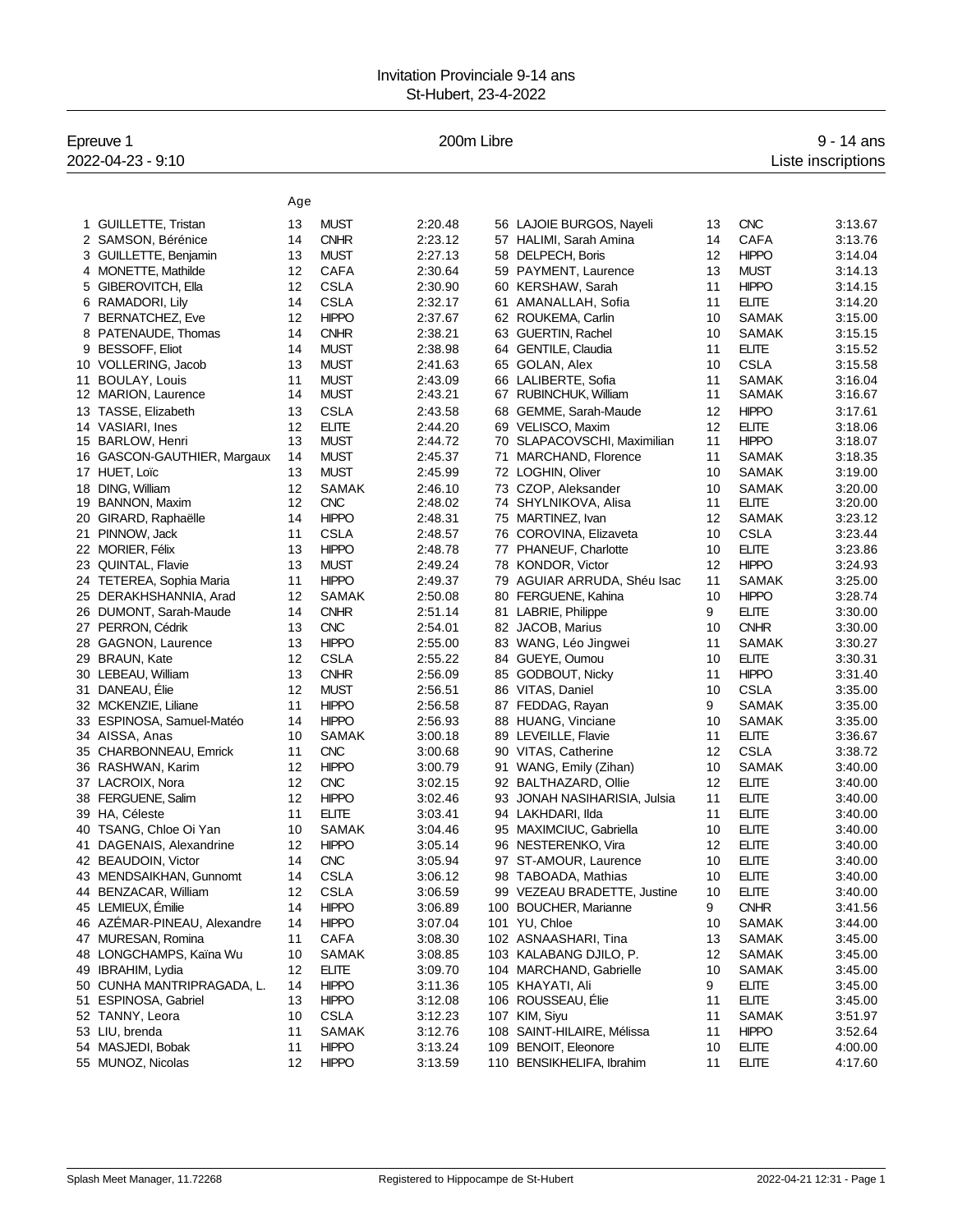### Invitation Provinciale 9-14 ans St-Hubert, 23-4-2022

| Epreuve 2<br>2022-04-23 - 10:25 |     |              |              | $9 - 14$ ans<br>Liste inscriptions |                             |    |              |            |
|---------------------------------|-----|--------------|--------------|------------------------------------|-----------------------------|----|--------------|------------|
|                                 | Age |              |              |                                    |                             |    |              |            |
| KUDINOV, Catherine              | 13  | <b>CSLA</b>  | 37.58        |                                    | 26 GAVIRIA VELEZ, Élène     | 11 | <b>SAMAK</b> | 55.52      |
| 2 MOTTA, Nicole                 | 14  | <b>CSLA</b>  | 38.78        |                                    | 27 TISON, Samuel            | 10 | <b>MUST</b>  | 55.63      |
| <b>GINGRAS, Flavie</b><br>3     | 12  | <b>HIPPO</b> | 41.00        |                                    | 28 CARON, Béatrice          | 11 | <b>ELITE</b> | 57.08      |
| 4 LAFRENIÈRE-VU, Ly Lan         | 13  | <b>SAMAK</b> | 41.54        |                                    | 29 OSTIGUY, Gabriel         | 9  | <b>CNHR</b>  | 57.99      |
| 5 HUANG, Vincent                | 14  | <b>SAMAK</b> | 41.69        |                                    | 30 FRIGON, Ludovic          | 12 | <b>SAMAK</b> | 58.44      |
| 6 ZHANG, Yueying                | 12  | <b>CSLA</b>  | 41.97        |                                    | 31 DAIGLE, Pierre-Alexandre | 10 | <b>ELITE</b> | 59.40      |
| 7 OLIGNY, Émile                 | 13  | <b>MUST</b>  | 44.00        |                                    | 32 BILLETTE, Béatrice       | 11 | <b>ELITE</b> | 59.69      |
| 8 BOULAY, Noah                  | 14  | <b>MUST</b>  | 44.42        |                                    | 33 NGO, Éliane              | 11 | <b>HIPPO</b> | 59.77      |
| <b>TESSIER, Romy</b>            | 14  | <b>MUST</b>  | 44.68        |                                    | 34 ASNAASHARI, Tina         | 13 | <b>SAMAK</b> | 1:00.00    |
| 10 SELADJI, Marwane             | 13  | <b>ELITE</b> | 44.86        |                                    | 35 AVRAMENKO, Julia         | 10 | <b>SAMAK</b> | 1:00.00    |
| GAUTIER, Daphnée<br>11          | 13  | <b>HIPPO</b> | 46.00        |                                    | 36 PHANEUF, Charlotte       | 10 | <b>ELITE</b> | 1:00.82    |
| MOUJOUD, Suri<br>12             | 12  | <b>ELITE</b> | 46.86        |                                    | 37 ZENG, Shirley            | 9  | <b>SAMAK</b> | 1:01.05    |
| MOUJOUD, Lina                   | 11  | <b>ELITE</b> | 46.91        |                                    | 38 PATENAUDE, Juliette      | 12 | <b>CNHR</b>  | 1:01.75    |
| 14 DUAN, Eva                    | 12  | <b>SAMAK</b> | 47.12        |                                    | 39 ZAITSEV, Danil           | 10 | <b>SAMAK</b> | 1:01.77    |
| SIMARD, Améliane                | 14  | <b>MUST</b>  | 47.46        |                                    | 40 LEGAULT, Simon-Olivier   | 10 | <b>MUST</b>  | 1:04.40    |
| <b>BEN SAID, Lina</b><br>16     | 11  | <b>ELITE</b> | 48.24        | 41                                 | BOULANGER-PAQUIN, Samuelle  | 13 | <b>MUST</b>  | 1:05.00    |
| PIERRE-FRANÇOIS, Hayden         | 12  | <b>ELITE</b> | 48.30        |                                    | 42 THIVIERGE, Emerick       | 11 | <b>MUST</b>  | 1:06.05    |
| THIBAULT, Joanie<br>18          | 12  | <b>MUST</b>  | 48.44        |                                    | 43 FEDDAG, Rayan            | 9  | <b>SAMAK</b> | 1:07.05    |
| 19 DUVAL, Philippe              | 10  | <b>CAFA</b>  | 49.67        |                                    | 44 FORTIN, Sabrina          | 11 | <b>SAMAK</b> | 1:10.55    |
| MARCHAND, Florence<br>20        | 11  | <b>SAMAK</b> | 50.59        |                                    | 45 BOLDUC, Élizabeth        | 12 | <b>MUST</b>  | NT         |
| <b>VASIARI, Ines</b><br>21      | 12  | <b>ELITE</b> | 51.39        |                                    | 46 FORGET, Sandrine         | 11 | <b>MUST</b>  | NT         |
| 22 OSTIGUY, Zachary             | 12  | <b>CNHR</b>  | 52.74        |                                    | 47 PROULX, Marcus-James     | 11 | <b>MUST</b>  | NT         |
| 23 GEMME, Sarah-Maude           | 12  | <b>HIPPO</b> | 53.71        |                                    | 48 RUEL, Cédric             | 10 | <b>MUST</b>  | NT         |
| 24 DÉSILETS, Justine            | 12  | <b>MUST</b>  | 54.33        |                                    | 49 DIGGINS, Béatrice        | 12 | <b>CNC</b>   | NT         |
| 25 DESROSIERS, Gabriel          | 12  | <b>MUST</b>  | 55.37        |                                    |                             |    |              |            |
| Epreuve 3                       |     |              | 100m 4 nages |                                    |                             |    |              | 9 - 14 ans |

2022-04-23 - 10:40 LA SÉRIE 0 NAGERA AVANT LA SÉRIE 1 Liste inscriptions Eliminatoires

|                             | Age |              |         |    |                          |    |              |         |
|-----------------------------|-----|--------------|---------|----|--------------------------|----|--------------|---------|
| 1 GUILLETTE, Benjamin       | 13  | <b>MUST</b>  | 1:15.75 |    | 28 BRAUN, Kate           | 12 | <b>CSLA</b>  | 1:32.88 |
| 2 PELLETIER, Maxime         | 13  | <b>MUST</b>  | 1:18.90 | 29 | <b>MOTTA, Nicole</b>     | 14 | <b>CSLA</b>  | 1:33.26 |
| 3 GINGRAS, Flavie           | 12  | <b>HIPPO</b> | 1:21.00 | 30 | FORCIER, William         | 11 | <b>SAMAK</b> | 1:34.12 |
| 4 PERRON, Cédrik            | 13  | <b>CNC</b>   | 1:21.01 | 31 | LIU BOULET, Jordan       | 13 | <b>SAMAK</b> | 1:34.82 |
| 5 SAMSON, Bérénice          | 14  | <b>CNHR</b>  | 1:21.49 | 32 | LACROIX. Nora            | 12 | <b>CNC</b>   | 1:35.05 |
| 6 THÉRIAULT, Sarah-Éve      | 13  | <b>CNHR</b>  | 1:21.71 | 33 | ESPINOSA, Samuel-Matéo   | 14 | <b>HIPPO</b> | 1:35.40 |
| 7 LAFRENIÈRE-VU, Ly Lan     | 13  | <b>SAMAK</b> | 1:22.02 | 34 | SIMARD, Améliane         | 14 | <b>MUST</b>  | 1:35.46 |
| 8 BEAUDOIN, Victor          | 14  | <b>CNC</b>   | 1:22.27 | 35 | TREMBLAY, Léa-Kim        | 11 | <b>CNC</b>   | 1:36.06 |
| 9 HADLEY, Chloé             | 13  | <b>MUST</b>  | 1:23.64 | 36 | THIFAULT, Charles        | 11 | <b>ELITE</b> | 1:36.81 |
| 10 GORAND, Yasmine          | 12  | <b>ELITE</b> | 1:24.91 | 37 | MARTINEZ. Ivan           | 12 | <b>SAMAK</b> | 1:37.33 |
| 11 RAMADORI, Lilv           | 14  | CSLA         | 1:25.49 | 38 | <b>DING. William</b>     | 12 | <b>SAMAK</b> | 1:37.48 |
| 12 TSANG, Ocean Ho Chun     | 12  | <b>SAMAK</b> | 1:26.33 | 39 | PAYMENT, Laurence        | 13 | <b>MUST</b>  | 1:38.00 |
| 13 MESSIER, Leïa            | 13  | <b>MUST</b>  | 1:27.58 | 40 | TANNY, Leora             | 10 | <b>CSLA</b>  | 1:38.21 |
| 14 GUILLETTE, Tristan       | 13  | <b>MUST</b>  | 1:28.20 | 41 | <b>BOULAY, Louis</b>     | 11 | <b>MUST</b>  | 1:38.50 |
| 15 BARLOW, Henri            | 13  | <b>MUST</b>  | 1:28.37 | 42 | DAGENAIS, Alexandrine    | 12 | <b>HIPPO</b> | 1:38.64 |
| 16 LACHAPELLE, Frédérique   | 13  | <b>MUST</b>  | 1:28.50 | 43 | GAVIRIA VELEZ, Élène     | 11 | <b>SAMAK</b> | 1:39.50 |
| 17 BANNON, Maxim            | 12  | <b>CNC</b>   | 1:29.27 | 44 | CUNHA MANTRIPRAGADA, L.  | 14 | <b>HIPPO</b> | 1:39.89 |
| 18 AZÉMAR-PINEAU, Alexandre | 14  | <b>HIPPO</b> | 1:29.52 | 45 | <b>TABOADA, Mathias</b>  | 10 | <b>ELITE</b> | 1:40.00 |
| 19 LEFRANCOIS, Audrey       | 14  | <b>CSLA</b>  | 1:29.73 | 46 | GOLAN, Alex              | 10 | <b>CSLA</b>  | 1:40.36 |
| 20 HA. Céleste              | 11  | <b>ELITE</b> | 1:29.86 | 47 | AMANALLAH, Sofia         | 11 | <b>ELITE</b> | 1:41.02 |
| 21 GIRARD, Raphaëlle        | 14  | <b>HIPPO</b> | 1:30.11 | 48 | <b>QUINTIN, Ariane</b>   | 10 | <b>CNC</b>   | 1:41.30 |
| 22 DANEAU, Élie             | 12  | <b>MUST</b>  | 1:30.51 | 49 | <b>VOLLERING, Jacob</b>  | 13 | <b>MUST</b>  | 1:41.92 |
| 23 PATENAUDE, Thomas        | 14  | <b>CNHR</b>  | 1:30.57 | 50 | <b>ESPINOSA, Gabriel</b> | 13 | <b>HIPPO</b> | 1:42.28 |
| 24 DUAN, Eva                | 12  | <b>SAMAK</b> | 1:32.15 | 51 | LAJOIE BURGOS, Nayeli    | 13 | <b>CNC</b>   | 1:43.02 |
| 25 MAATOUG, Yessine         | 11  | FI ITF       | 1:32.18 | 52 | RAMDANI, Sara            | 12 | <b>SAMAK</b> | 1:43.24 |
| 26 DUMONT, Sarah-Maude      | 14  | <b>CNHR</b>  | 1:32.22 | 53 | ST-AMOUR, Laurence       | 10 | <b>ELITE</b> | 1:44.86 |
| 27 MCKENZIE, Liliane        | 11  | <b>HIPPO</b> | 1:32.37 |    | 54 LIU, brenda           | 11 | <b>SAMAK</b> | 1:45.00 |
|                             |     |              |         |    |                          |    |              |         |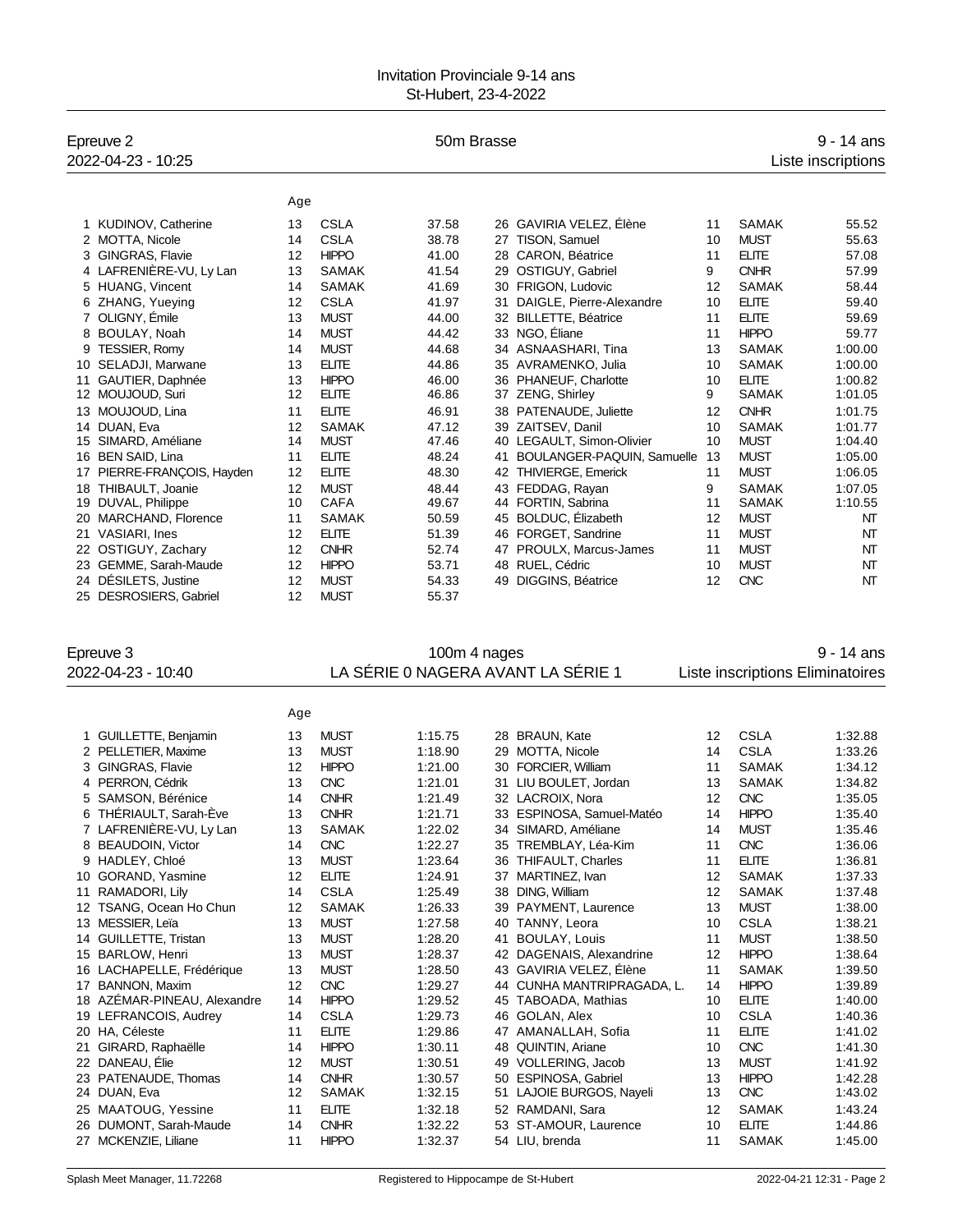## Epreuve 3, 100m 4 nages, Eliminatoire

|    | 55 BALTHAZARD, Ollie         | 12 | <b>ELITE</b> | 1:45.00 |     | 85 MARCHAND, Gabrielle      | 10 | <b>SAMAK</b> | 1:56.82 |
|----|------------------------------|----|--------------|---------|-----|-----------------------------|----|--------------|---------|
|    | 56 GENTILE, Claudia          | 11 | <b>ELITE</b> | 1:46.22 |     | 86 ZAITSEV, Danil           | 10 | <b>SAMAK</b> | 1:57.05 |
|    | 57 IBRAHIM, Lydia            | 12 | <b>ELITE</b> | 1:46.26 |     | 87 YU. Chloe                | 10 | <b>SAMAK</b> | 1:57.53 |
|    | 58 RASHWAN, Karim            | 12 | <b>HIPPO</b> | 1:46.93 |     | 88 ZENG, Shirley            | 9  | <b>SAMAK</b> | 1:58.82 |
|    | 59 LALIBERTE, Sofia          | 11 | <b>SAMAK</b> | 1:47.09 | 89  | HAMEL, Isabella             | 10 | <b>SAMAK</b> | 2:01.96 |
|    | 60 MASJEDI, Bobak            | 11 | <b>HIPPO</b> | 1:47.13 | 90  | <b>BEAUDOIN, Rose</b>       | 10 | <b>CNC</b>   | 2:05.67 |
|    | 61 MURESAN, Romina           | 11 | <b>CAFA</b>  | 1:47.23 | 91  | BÉDARD, Anaïs               | 9  | <b>CNC</b>   | 2:05.67 |
|    | 62 MUNOZ. Nicolas            | 12 | <b>HIPPO</b> | 1:47.24 |     | 92 LAJOIE BURGOS, Alexandra | 11 | <b>CNC</b>   | 2:06.83 |
|    | 63 KONDOR, Victor            | 12 | <b>HIPPO</b> | 1:47.45 |     | 93 DELISLE, Nelly           | 9  | <b>MUST</b>  | 2:07.00 |
|    | 64 CLOUÂTRE, Maélie          | 11 | <b>CNC</b>   | 1:49.04 |     | 94 EAR, Kelly               | 10 | <b>MUST</b>  | 2:07.42 |
|    | 65 PIERRE-FRANÇOIS, Hayden   | 12 | <b>ELITE</b> | 1:49.42 |     | 95 AVRAMENKO, Julia         | 10 | <b>SAMAK</b> | 2:07.48 |
|    | 66 WANG, Léo Jingwei         | 11 | <b>SAMAK</b> | 1:49.64 |     | 96 HAN, Alicia Ming Xuan    | 10 | <b>SAMAK</b> | 2:09.04 |
| 67 | <b>GODBOUT, Nicky</b>        | 11 | <b>HIPPO</b> | 1:49.65 |     | 97 ROUSSEAU, Élie           | 11 | <b>ELITE</b> | 2:10.00 |
|    | 68 GUEYE, Oumou              | 10 | <b>ELITE</b> | 1:49.80 |     | 98 KIM, Sion                | 11 | <b>SAMAK</b> | 2:12.60 |
|    | 69 DUVAL, Philippe           | 10 | CAFA         | 1:50.00 |     | 99 KIM, Siyu                | 11 | <b>SAMAK</b> | 2:17.66 |
|    | 70 HALIMI, Sarah Amina       | 14 | <b>CAFA</b>  | 1:50.00 | 100 | ALLARD, Alexandra           | 11 | <b>MUST</b>  | NT      |
| 71 | <b>BENOIT, Eleonore</b>      | 10 | <b>ELITE</b> | 1:50.00 | 101 | <b>BESSOFF, Eliot</b>       | 14 | <b>MUST</b>  | NT      |
|    | 72 LAKHDARI, Ilda            | 11 | <b>ELITE</b> | 1:50.00 |     | 102 LEGAULT, Simon-Olivier  | 10 | <b>MUST</b>  | NT      |
|    | 73 NESTERENKO, Vira          | 12 | <b>ELITE</b> | 1:50.00 |     | 103 QUINTAL, Flavie         | 13 | <b>MUST</b>  | NT      |
|    | 74 CZOP, Aleksander          | 10 | <b>SAMAK</b> | 1:50.01 |     | 104 RÉGNIER, Lily Rose      | 9  | <b>MUST</b>  | NT      |
|    | 75 SHYLNIKOVA, Alisa         | 11 | <b>ELITE</b> | 1:50.25 |     | 105 CASAVANT, Florence      | 11 | <b>CNC</b>   | NT      |
|    | 76 DELPECH, Boris            | 12 | <b>HIPPO</b> | 1:50.99 |     | 106 CHARBONNEAU, Emrick     | 11 | <b>CNC</b>   | NT      |
|    | 77 SAN GREGORIO, Elizabeth   | 9  | <b>CSLA</b>  | 1:51.00 |     | 107 COOKE, Brooklyn         | 11 | <b>CNC</b>   | NT      |
|    | 78 VELISCO, Maxim            | 12 | <b>ELITE</b> | 1:52.69 |     | 108 DEMANCHE, Clara         | 9  | <b>CNC</b>   | NT      |
|    | 79 COROVINA, Elizaveta       | 10 | <b>CSLA</b>  | 1:53.44 |     | 109 DESAUTELS, Anaya        | 9  | <b>CNC</b>   | NT      |
|    | 80 BEAUDOIN, Adam            | 12 | <b>CNC</b>   | 1:53.45 |     | 110 DIGGINS, Béatrice       | 12 | <b>CNC</b>   | NT      |
| 81 | MANDRY, Ali                  | 12 | <b>MUST</b>  | 1:53.97 | 111 | ETHIER, Laurie              | 12 | <b>CNC</b>   | NT      |
|    | 82 FERGUENE, Kahina          | 10 | <b>HIPPO</b> | 1:54.61 |     | 112 LANDRY, Zachary         | 12 | <b>CNC</b>   | NT      |
|    | 83 LEVEILLE, Flavie          | 11 | <b>ELITE</b> | 1:54.69 |     | 113 MATTHEWS, Eve           | 12 | <b>CNC</b>   | NT      |
|    | 84 JONAH NASIHARISIA, Julsia | 11 | <b>ELITE</b> | 1:55.00 |     |                             |    |              |         |

Epreuve 4 50m Dos 9 - 14 ans

2022-04-23 - 11:28 Liste inscriptions

|                          | Age |              |       |    |                             |    |              |       |
|--------------------------|-----|--------------|-------|----|-----------------------------|----|--------------|-------|
| 1 OLIGNY, Émile          | 13  | <b>MUST</b>  | 32.33 | 27 | <b>DESROSIERS, Gabriel</b>  | 12 | <b>MUST</b>  | 46.51 |
| 2 ROY, Léa-Maude         | 14  | <b>CNHR</b>  | 33.39 | 28 | FERGUENE, Salim             | 12 | <b>HIPPO</b> | 46.95 |
| 3 MENDSAIKHAN, Gunnomt   | 14  | <b>CSLA</b>  | 36.02 | 29 | LEMIEUX, Émilie             | 14 | <b>HIPPO</b> | 47.00 |
| 4 GORAND, Yasmine        | 12  | <b>ELITE</b> | 38.17 |    | 30 JACOB, Marius            | 10 | <b>CNHR</b>  | 47.58 |
| 5 BERNATCHEZ, Eve        | 12  | <b>HIPPO</b> | 38.69 | 31 | LABRIE, Philippe            | 9  | <b>ELITE</b> | 48.54 |
| 6 TSANG, Ocean Ho Chun   | 12  | <b>SAMAK</b> | 38.78 | 32 | CLOUÂTRE, Maélie            | 11 | <b>CNC</b>   | 48.95 |
| 7 GIBEROVITCH, Ella      | 12  | <b>CSLA</b>  | 38.91 | 33 | ROUKEMA, Carlin             | 10 | <b>SAMAK</b> | 48.96 |
| 8 TASSE, Elizabeth       | 13  | <b>CSLA</b>  | 39.24 | 34 | <b>BEN SAID, Lina</b>       | 11 | <b>ELITE</b> | 48.98 |
| 9 HUET, Loïc             | 13  | <b>MUST</b>  | 39.46 | 35 | <b>BILLETTE, Béatrice</b>   | 11 | <b>ELITE</b> | 49.60 |
| 10 MOUJOUD, Suri         | 12  | <b>ELITE</b> | 39.56 | 36 | <b>QUINTIN, Ariane</b>      | 10 | <b>CNC</b>   | 49.61 |
| 11 GAUTIER, Daphnée      | 13  | <b>HIPPO</b> | 41.00 | 37 | VITAS, Daniel               | 10 | <b>CSLA</b>  | 49.85 |
| 12 THIFAULT, Charles     | 11  | <b>ELITE</b> | 41.15 | 38 | HUANG, Vinciane             | 10 | <b>SAMAK</b> | 50.00 |
| 13 HADLEY, Chloé         | 13  | <b>MUST</b>  | 41.91 | 39 | <b>KERSHAW, Sarah</b>       | 11 | <b>HIPPO</b> | 50.05 |
| 14 TREMBLAY, Léa-Kim     | 11  | <b>CNC</b>   | 42.37 | 40 | <b>ZHANG, Austin</b>        | 12 | <b>SAMAK</b> | 51.06 |
| 15 ALLARD, Alexandra     | 11  | <b>MUST</b>  | 42.79 | 41 | SLAPACOVSCHI, Maximilian    | 11 | <b>HIPPO</b> | 51.40 |
| 16 SELADJI, Marwane      | 13  | <b>ELITE</b> | 42.87 | 42 | DELISLE, Nelly              | 9  | <b>MUST</b>  | 51.47 |
| 17 MESSIER, Leïa         | 13  | <b>MUST</b>  | 43.15 | 43 | OSTIGUY, Gabriel            | 9  | <b>CNHR</b>  | 51.91 |
| 18 LANDRY, Zachary       | 12  | <b>CNC</b>   | 43.57 |    | 44 WANG, Emily (Zihan)      | 10 | <b>SAMAK</b> | 52.36 |
| 19 MORIER, Félix         | 13  | <b>HIPPO</b> | 43.58 |    | 45 LAJOIE BURGOS, Alexandra | 11 | <b>CNC</b>   | 52.63 |
| 20 GAGNON, Laurence      | 13  | <b>HIPPO</b> | 44.00 | 46 | ESTRADE, Jona               | 9  | <b>MUST</b>  | 52.76 |
| 21 NGO, Éliane           | 11  | <b>HIPPO</b> | 44.25 | 47 | CARON, Béatrice             | 11 | <b>ELITE</b> | 52.80 |
| 22 TESSIER, Romy         | 14  | <b>MUST</b>  | 44.31 | 48 | OSTIGUY, Zachary            | 12 | <b>CNHR</b>  | 52.87 |
| 23 TETEREA, Sophia Maria | 11  | <b>HIPPO</b> | 44.40 | 49 | PATENAUDE, Juliette         | 12 | <b>CNHR</b>  | 52.90 |
| 24 BEAUDOIN, Adam        | 12  | <b>CNC</b>   | 44.72 |    | AGUIAR ARRUDA, Shéu Isac    | 11 | <b>SAMAK</b> | 53.69 |
| 25 VITAS, Catherine      | 12  | <b>CSLA</b>  | 45.00 | 51 | <b>THIVIERGE, Emerick</b>   | 11 | <b>MUST</b>  | 53.71 |
| 26 MOUJOUD, Lina         | 11  | <b>ELITE</b> | 46.07 | 52 | <b>BEAUDOIN, Rose</b>       | 10 | <b>CNC</b>   | 53.71 |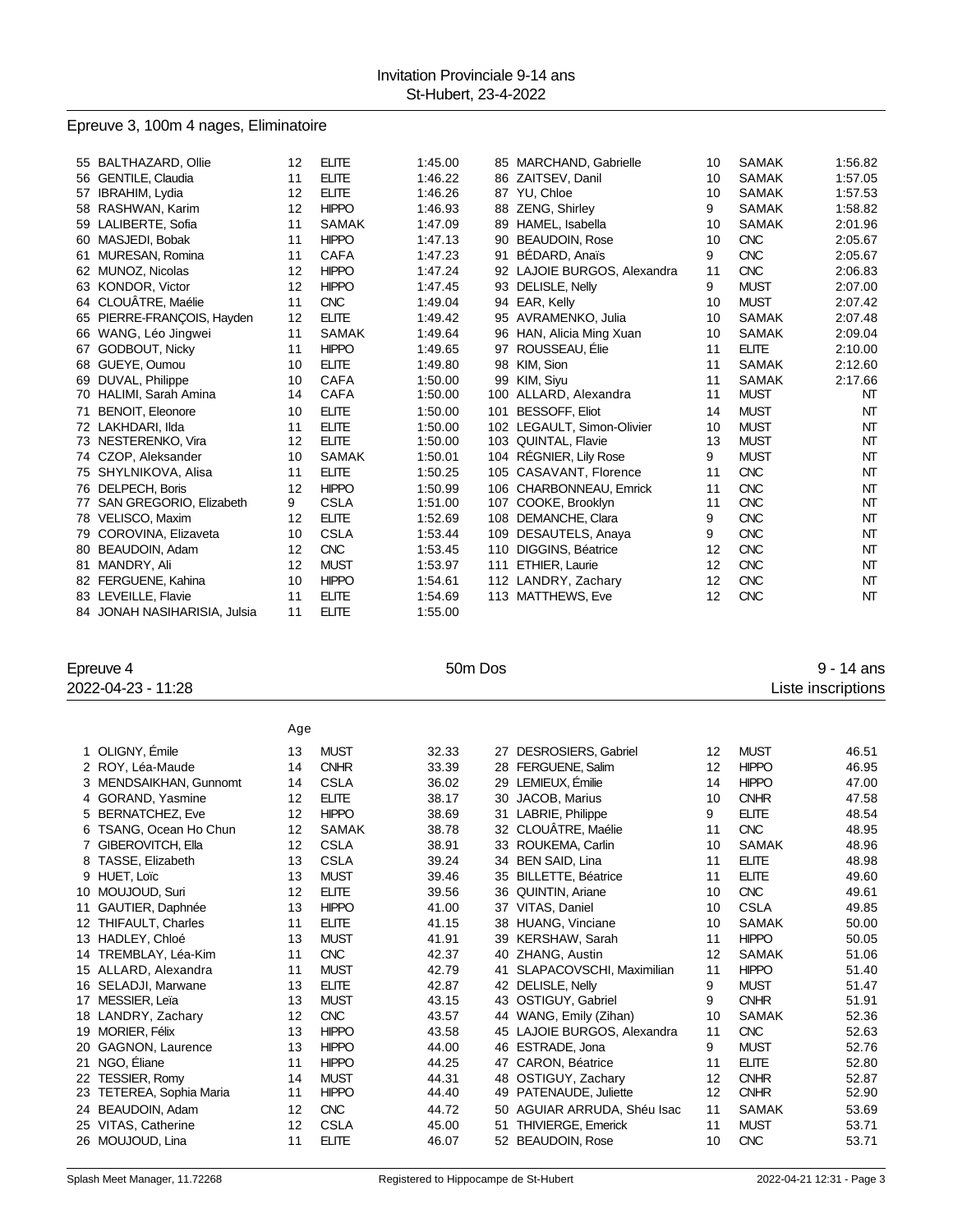## Epreuve 4, 50m Dos

| 53 RUBINCHUK, William         | 11 | <b>SAMAK</b> | 54.11   | 69 KHAYATI, Ali           | 9  | <b>ELITE</b> | 1:01.35   |
|-------------------------------|----|--------------|---------|---------------------------|----|--------------|-----------|
| 54 BENSIKHELIFA, Ibrahim      | 11 | <b>ELITE</b> | 54.22   | 70 KIM, Sion              | 11 | <b>SAMAK</b> | 1:01.65   |
| 55 DINU, Maria Ioana          | 11 | SAMAK        | 54.31   | 71 SAINT-HILAIRE, Mélissa | 11 | <b>HIPPO</b> | 1:02.71   |
| 56 VEZEAU BRADETTE, Justine   | 10 | <b>ELITE</b> | 54.69   | 72 DION, Raphaël          | 9  | <b>MUST</b>  | 1:13.60   |
| 57 KALABANG DJILO, P.         | 12 | <b>SAMAK</b> | 55.06   | 73 BARLOW, Rémi           | 10 | <b>MUST</b>  | NΤ        |
| 58 DAIGLE, Pierre-Alexandre   | 10 | <b>ELITE</b> | 55.08   | 74 FORGET, Sandrine       | 11 | <b>MUST</b>  | NT        |
| 59 BOULANGER-PAQUIN, Samuelle | 13 | <b>MUST</b>  | 55.45   | 75 LEBREUX, Joanie        | 12 | <b>MUST</b>  | NT        |
| 60 GUERTIN, Rachel            | 10 | <b>SAMAK</b> | 57.00   | 76 TISON, Samuel          | 10 | <b>MUST</b>  | NT        |
| 61 EAR, Kelly                 | 10 | <b>MUST</b>  | 58.08   | 77 CASAVANT, Florence     | 11 | <b>CNC</b>   | <b>NT</b> |
| 62 MAXIMCIUC, Gabriella       | 10 | <b>ELITE</b> | 58.78   | 78 COOKE, Brooklyn        | 11 | <b>CNC</b>   | NT        |
| 63 BOUCHER, Marianne          | 9  | <b>CNHR</b>  | 59.49   | 79 DEMANCHE, Clara        | 9  | <b>CNC</b>   | NT        |
| 64 LOGHIN, Oliver             | 10 | <b>SAMAK</b> | 59.63   | 80 DESAUTELS, Anaya       | 9  | <b>CNC</b>   | NT        |
| 65 BEDARD, Anaïs              | 9  | <b>CNC</b>   | 59.81   | 81 DIGGINS, Béatrice      | 12 | <b>CNC</b>   | NT        |
| 66 HAN, Alicia Ming Xuan      | 10 | <b>SAMAK</b> | 59.86   | 82 ETHIER, Laurie         | 12 | <b>CNC</b>   | NT        |
| 67 HAMEL, Isabella            | 10 | <b>SAMAK</b> | 1:00.06 | 83 MATTHEWS, Eve          | 12 | <b>CNC</b>   | NT        |
| 68 SAN GREGORIO. Elizabeth    | 9  | <b>CSLA</b>  | 1:01.02 |                           |    |              |           |

| Epreuve 5<br>2022-04-23 - 11:50 |     |              | 100m Papillon |                         | 9 - 14 ans<br>Liste inscriptions |              |         |
|---------------------------------|-----|--------------|---------------|-------------------------|----------------------------------|--------------|---------|
|                                 | Age |              |               |                         |                                  |              |         |
| 1 KUDINOV, Catherine            | 13  | <b>CSLA</b>  | 1:13.31       | 14 AISSA, Anas          | 10                               | <b>SAMAK</b> | 1:45.00 |
| 2 BOULAY, Noah                  | 14  | <b>MUST</b>  | 1:17.35       | 15 FORCIER. William     | 11                               | <b>SAMAK</b> | 1:45.00 |
| 3 THERIAULT, Sarah-Eve          | 13  | <b>CNHR</b>  | 1:20.35       | 16 PINNOW, Jack         | 11                               | <b>CSLA</b>  | 1:45.56 |
| 4 LACHAPELLE, Frédérique        | 13  | <b>MUST</b>  | 1:20.85       | 17 BENZACAR, William    | 12                               | <b>CSLA</b>  | 1:46.00 |
| 5 ROY, Léa-Maude                | 14  | <b>CNHR</b>  | 1.22.11       | 18 LIU BOULET, Jordan   | 13                               | <b>SAMAK</b> | 1:46.00 |
| 6 LEFRANCOIS, Audrey            | 14  | <b>CSLA</b>  | 1.24.92       | 19 TSANG, Chloe Oi Yan  | 10                               | <b>SAMAK</b> | 1:48.00 |
| 7 HUANG, Vincent                | 14  | <b>SAMAK</b> | 1:25.00       | 20 FRIGON, Ludovic      | 12                               | <b>SAMAK</b> | 1:50.00 |
| 8 MONETTE, Mathilde             | 12  | <b>CAFA</b>  | 1:33.88       | 21 RAMDANI, Sara        | 12                               | <b>SAMAK</b> | 1:53.00 |
| 9 MAATOUG, Yessine              | 11  | <b>ELITE</b> | 1:35.00       | 22 FORTIN, Sabrina      | 11                               | <b>SAMAK</b> | 1:55.00 |
| DINU, Maria Ioana<br>10.        | 11  | <b>SAMAK</b> | 1:38.00       | 23 LONGCHAMPS, Kaïna Wu | 10                               | <b>SAMAK</b> | 1:55.00 |
| GASCON-GAUTHIER, Margaux<br>11  | 14  | <b>MUST</b>  | 1:43.70       | 24 ZHANG, Austin        | 12                               | <b>SAMAK</b> | 1:55.00 |
| 12 ZHANG, Yueying               | 12  | <b>CSLA</b>  | 1:44.00       | 25 MANDRY, Ali          | 12                               | <b>MUST</b>  | NT      |
| 13 LEBEAU, William              | 13  | <b>CNHR</b>  | 1:44.29       | 26 PELLETIER, Maxime    | 13                               | <b>MUST</b>  | NT      |

| Epreuve 3                  |     |              | 100m 4 nages |    |                      |                   |              | 9 - 14 ans                 |
|----------------------------|-----|--------------|--------------|----|----------------------|-------------------|--------------|----------------------------|
| 2022-04-23 - 16:05         |     |              |              |    |                      |                   |              | Liste inscriptions Finales |
|                            | Age |              |              |    |                      |                   |              |                            |
| Epreuve 6                  |     |              | 200m Dos     |    |                      |                   |              | 9 - 14 ans                 |
| 2022-04-23 - 16:18         |     |              |              |    |                      |                   |              | Liste inscriptions         |
|                            | Age |              |              |    |                      |                   |              |                            |
| ROY, Léa-Maude             | 14  | <b>CNHR</b>  | 2:35.44      |    | 14 GAUTIER, Daphnée  | 13                | <b>HIPPO</b> | 3:06.23                    |
| 2 GINGRAS, Flavie          | 12  | <b>HIPPO</b> | 2:44.72      |    | 15 MOUJOUD, Suri     | 12                | <b>ELITE</b> | 3:09.84                    |
| SEIRAFI, Ava<br>3          | 14  | <b>CSLA</b>  | 2:46.19      | 16 | DERAKHSHANNIA, Arad  | $12 \overline{ }$ | <b>SAMAK</b> | 3:10.24                    |
| 4 LEFRANCOIS, Audrey       | 14  | <b>CSLA</b>  | 2:46.39      |    | 17 THIFAULT, Charles | 11                | <b>ELITE</b> | 3:10.61                    |
| 5 GUILLETTE, Tristan       | 13  | <b>MUST</b>  | 2:50.74      | 18 | DINU, Maria Ioana    | 11                | SAMAK        | 3:12.21                    |
| 6 LACHAPELLE, Frédérique   | 13  | <b>MUST</b>  | 2:51.05      | 19 | MCKENZIE, Liliane    | 11                | <b>HIPPO</b> | 3:12.52                    |
| <b>BERNATCHEZ, Eve</b>     | 12  | <b>HIPPO</b> | 2:52.38      | 20 | FORCIER, William     | 11                | SAMAK        | 3:13.71                    |
| GIBEROVITCH, Ella<br>8     | 12  | <b>CSLA</b>  | 2:54.39      | 21 | FRIGON, Ludovic      | 12                | SAMAK        | 3:13.86                    |
| THERIAULT, Sarah-Eve<br>9  | 13  | <b>CNHR</b>  | 2:54.80      | 22 | DUAN, Eva            | 12                | SAMAK        | 3:14.14                    |
| GIRARD, Raphaëlle<br>10    | 14  | <b>HIPPO</b> | 2:57.00      | 23 | RAMADORI, Lily       | 14                | <b>CSLA</b>  | 3:14.79                    |
| MOTTA, Nicole<br>11        | 14  | <b>CSLA</b>  | 2:58.47      |    | 24 MORIER, Félix     | 13                | <b>HIPPO</b> | 3:15.00                    |
| TSANG, Ocean Ho Chun<br>12 | 12  | <b>SAMAK</b> | 3:04.39      | 25 | TSANG, Chloe Oi Yan  | 10                | SAMAK        | 3:15.44                    |
| 13 LAFRENIÈRE-VU, Ly Lan   | 13  | <b>SAMAK</b> | 3:04.86      |    | 26 MAATOUG, Yessine  | 11                | <b>ELITE</b> | 3:15.58                    |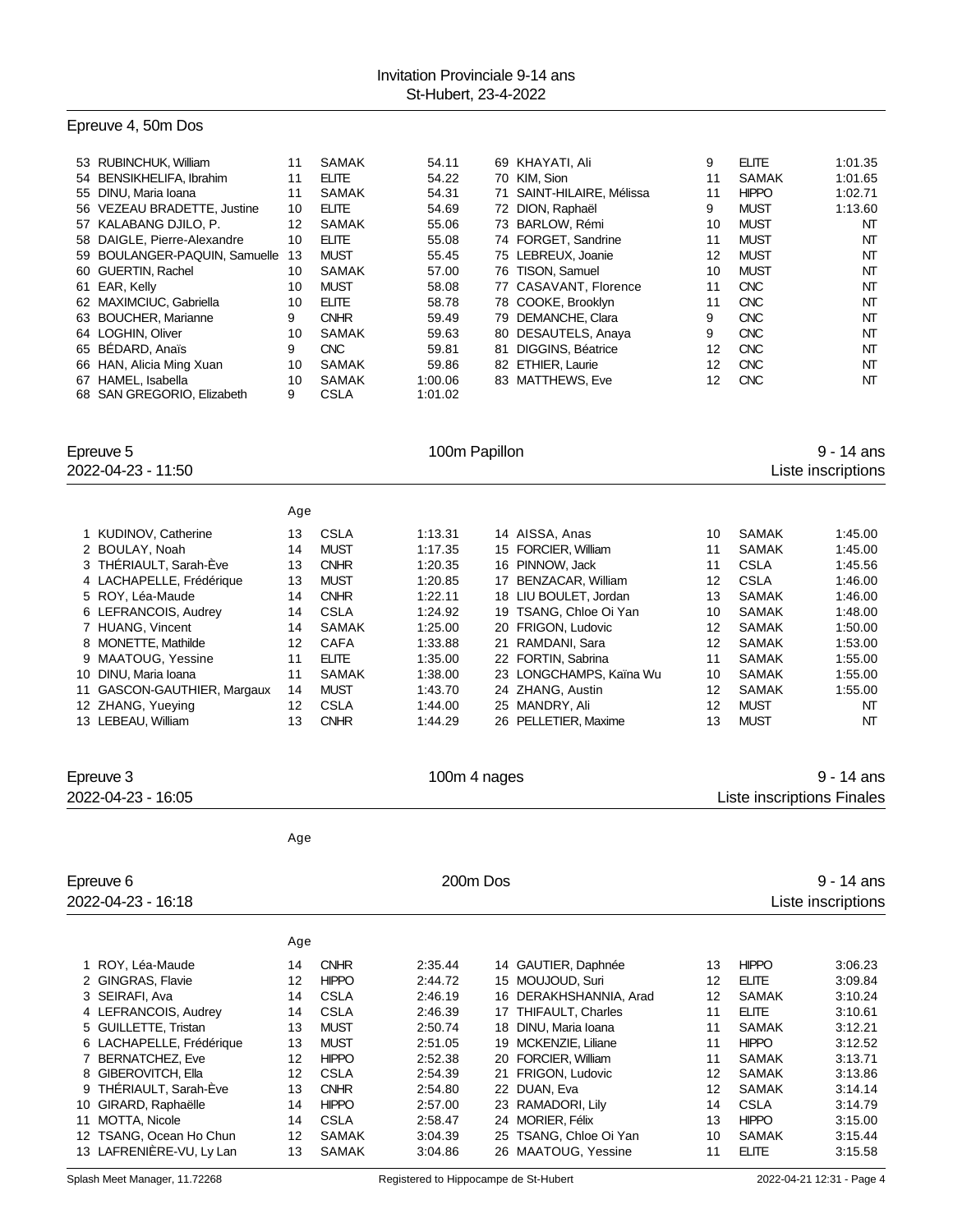## Epreuve 6, 200m Dos

| 27 | <b>BRAUN, Kate</b>          | 12 | <b>CSLA</b>  | 3:16.26 |    | 53 SIMARD, Améliane          | 14              | <b>MUST</b>  | 3:42.53   |
|----|-----------------------------|----|--------------|---------|----|------------------------------|-----------------|--------------|-----------|
|    | 28 HA, Céleste              | 11 | <b>ELITE</b> | 3:18.11 |    | 54 SHYLNIKOVA, Alisa         | 11              | <b>ELITE</b> | 3:42.59   |
| 29 | SELADJI, Marwane            | 13 | <b>ELITE</b> | 3:23.64 |    | 55 GENTILE, Claudia          | 11              | <b>ELITE</b> | 3:44.18   |
|    | 30 NGO, Éliane              | 11 | <b>HIPPO</b> | 3:24.99 |    | 56 VELISCO, Maxim            | 12              | <b>ELITE</b> | 3:44.77   |
| 31 | <b>GAGNON, Laurence</b>     | 13 | <b>HIPPO</b> | 3:25.00 |    | 57 VEZEAU BRADETTE, Justine  | 10 <sup>°</sup> | <b>ELITE</b> | 3:45.00   |
|    | 32 AISSA, Anas              | 10 | <b>SAMAK</b> | 3:25.00 |    | 58 NAJAFIZADEH, Neela        | 14              | <b>CSLA</b>  | 3:45.57   |
|    | 33 RAMDANI, Sara            | 12 | <b>SAMAK</b> | 3:26.78 | 59 | KERSHAW, Sarah               | 11              | <b>HIPPO</b> | 3:50.00   |
|    | 34 GAGNON, Catherine        | 13 | <b>CNHR</b>  | 3:27.33 |    | 60 IBRAHIM, Lydia            | 12              | <b>ELITE</b> | 3:50.00   |
|    | 35 LIU BOULET, Jordan       | 13 | <b>SAMAK</b> | 3:27.95 | 61 | LEVEILLE, Flavie             | 11              | <b>ELITE</b> | 3:50.00   |
|    | 36 LEMIEUX, Émilie          | 14 | <b>HIPPO</b> | 3:28.00 |    | 62 MAXIMCIUC, Gabriella      | 10              | <b>ELITE</b> | 3:50.00   |
|    | 37 BILLETTE, Béatrice       | 11 | <b>ELITE</b> | 3:29.93 |    | 63 ZMOULI, Ryan              | 10              | <b>ELITE</b> | 3:50.00   |
|    | 38 AZÉMAR-PINEAU, Alexandre | 14 | <b>HIPPO</b> | 3:30.00 |    | 64 FORTIN, Sabrina           | 11              | <b>SAMAK</b> | 3:54.94   |
| 39 | BENZACAR, William           | 12 | <b>CSLA</b>  | 3:30.00 |    | 65 KONDOR, Victor            | 12              | <b>HIPPO</b> | 3:55.00   |
| 40 | <b>GUERTIN, Rachel</b>      | 10 | <b>SAMAK</b> | 3:30.00 | 66 | JONAH NASIHARISIA, Julsia    | 11              | <b>ELITE</b> | 3:55.00   |
| 41 | LONGCHAMPS, Kaïna Wu        | 10 | <b>SAMAK</b> | 3:30.00 |    | 67 KHAYATI, Ali              | 9               | <b>ELITE</b> | 3:55.00   |
| 42 | MARCHAND, Florence          | 11 | <b>SAMAK</b> | 3:30.00 |    | 68 COROVINA, Elizaveta       | 10              | <b>CSLA</b>  | 4:00.00   |
| 43 | DING, William               | 12 | <b>SAMAK</b> | 3:30.59 |    | 69 PAN, Jiaqi                | 9               | <b>CSLA</b>  | 4:00.00   |
|    | 44 FERGUENE, Salim          | 12 | <b>HIPPO</b> | 3:31.35 |    | 70 BENSIKHELIFA, Ibrahim     | 11              | <b>ELITE</b> | 4:00.00   |
| 45 | RASHWAN, Karim              | 12 | <b>HIPPO</b> | 3:34.05 | 71 | <b>CARON, Béatrice</b>       | 11              | <b>ELITE</b> | 4:00.00   |
|    | 46 MASJEDI, Bobak           | 11 | <b>HIPPO</b> | 3:35.00 |    | 72 ST-AMOUR, Laurence        | 10              | <b>ELITE</b> | 4:00.00   |
| 47 | MARTINEZ, Ivan              | 12 | <b>SAMAK</b> | 3:35.00 |    | 73 MOUJOUD, Lina             | 11              | <b>ELITE</b> | 4:09.73   |
|    | 48 SLAPACOVSCHI, Maximilian | 11 | <b>HIPPO</b> | 3:37.68 |    | 74 HE, Yicheng               | 14              | <b>MUST</b>  | NT        |
| 49 | ZHANG, Austin               | 12 | <b>SAMAK</b> | 3:39.26 |    | 75 LETENDRE, Stella          | 11              | <b>MUST</b>  | NT        |
|    | 50 LIU, brenda              | 11 | <b>SAMAK</b> | 3:40.00 |    | 76 ROBIDOUX BEAUSÉJOUR, Éléa | 13              | <b>MUST</b>  | NT        |
|    | 51 ROUKEMA, Carlin          | 10 | <b>SAMAK</b> | 3:40.00 |    | 77 TREMBLAY, Léa-Kim         | 11              | <b>CNC</b>   | <b>NT</b> |
|    | 52 AMANALLAH, Sofia         | 11 | <b>ELITE</b> | 3:42.48 |    |                              |                 |              |           |

Epreuve 7 and 1990 and 1990 and 1990 and 1990 and 1990 and 1990 and 1990 and 1990 and 1990 and 1990 and 1990 and 1990 and 1990 and 1990 and 1990 and 1990 and 1990 and 1990 and 1990 and 1990 and 1990 and 1990 and 1990 and 1 2022-04-23 - 17:13 Liste inscriptions

|    |                          | Age |              |       |    |                            |    |              |       |
|----|--------------------------|-----|--------------|-------|----|----------------------------|----|--------------|-------|
|    | 1 DEMANCHE, Jacob        | 14  | <b>MUST</b>  | 27.11 | 31 | ESPINOSA, Samuel-Matéo     | 14 | <b>HIPPO</b> | 34.46 |
|    | 2 CHOUINARD, Frédérique  | 14  | <b>MUST</b>  | 28.94 | 32 | <b>BANNON, Maxim</b>       | 12 | <b>CNC</b>   | 34.55 |
|    | 3 PELLETIER, Maxime      | 13  | <b>MUST</b>  | 29.11 | 33 | DANEAU, Élie               | 12 | <b>MUST</b>  | 34.56 |
|    | 4 LEFRANCOIS, Audrey     | 14  | CSLA         | 29.22 | 34 | TETEREA, Sophia Maria      | 11 | <b>HIPPO</b> | 34.67 |
|    | 5 GUILLETTE, Benjamin    | 13  | <b>MUST</b>  | 29.89 | 35 | <b>BOULAY, Louis</b>       | 11 | <b>MUST</b>  | 35.03 |
|    | 6 ROY, Léa-Maude         | 14  | <b>CNHR</b>  | 29.96 | 36 | DUAN, Eva                  | 12 | <b>SAMAK</b> | 35.24 |
|    | 7 HE, Yicheng            | 14  | <b>MUST</b>  | 30.24 | 37 | RASHWAN, Karim             | 12 | <b>HIPPO</b> | 35.41 |
|    | 8 GINGRAS, Flavie        | 12  | <b>HIPPO</b> | 30.30 | 38 | GASCON-GAUTHIER, Margaux   | 14 | <b>MUST</b>  | 35.46 |
|    | 9 LACHAPELLE, Frédérique | 13  | <b>MUST</b>  | 30.72 | 39 | SLAPACOVSCHI, Maximilian   | 11 | <b>HIPPO</b> | 35.75 |
|    | 10 HADLEY, Chloé         | 13  | <b>MUST</b>  | 30.86 | 40 | LEMIEUX. Émilie            | 14 | <b>HIPPO</b> | 35.95 |
| 11 | SAMSON, Bérénice         | 14  | <b>CNHR</b>  | 31.17 | 41 | CUNHA MANTRIPRAGADA, L.    | 14 | <b>HIPPO</b> | 36.00 |
|    | 12 GIBEROVITCH, Ella     | 12  | CSLA         | 31.25 | 42 | LANDRY, Zachary            | 12 | <b>CNC</b>   | 36.17 |
|    | 13 HUET, Loïc            | 13  | <b>MUST</b>  | 31.51 | 43 | GUEYE, Oumou               | 10 | <b>ELITE</b> | 36.30 |
|    | 14 BESSOFF, Eliot        | 14  | <b>MUST</b>  | 32.05 | 44 | <b>CHARBONNEAU, Emrick</b> | 11 | <b>CNC</b>   | 36.30 |
|    | 15 VASIARI, Ines         | 12  | <b>ELITE</b> | 32.10 | 45 | MENDSAIKHAN, Gunnomt       | 14 | <b>CSLA</b>  | 36.34 |
|    | 16 RAMADORI, Lily        | 14  | <b>CSLA</b>  | 32.36 | 46 | AZÉMAR-PINEAU, Alexandre   | 14 | <b>HIPPO</b> | 36.36 |
|    | 17 GIRARD, Raphaëlle     | 14  | <b>HIPPO</b> | 32.60 | 47 | CLOUÂTRE, Maélie           | 11 | <b>CNC</b>   | 36.36 |
|    | 18 VOLLERING, Jacob      | 13  | <b>MUST</b>  | 32.61 | 48 | <b>ESPINOSA, Gabriel</b>   | 13 | <b>HIPPO</b> | 36.41 |
|    | 19 BERNATCHEZ, Eve       | 12  | <b>HIPPO</b> | 32.67 | 49 | PINNOW. Jack               | 11 | <b>CSLA</b>  | 36.43 |
|    | 20 PERRON, Cédrik        | 13  | <b>CNC</b>   | 32.75 | 50 | ALLARD, Alexandra          | 11 | <b>MUST</b>  | 36.45 |
|    | 21 QUINTAL, Flavie       | 13  | <b>MUST</b>  | 32.82 | 51 | LAJOIE BURGOS, Nayeli      | 13 | <b>CNC</b>   | 36.53 |
|    | 22 LAFRENIÈRE-VU, Ly Lan | 13  | <b>SAMAK</b> | 32.85 | 52 | <b>KUDINOV, Catherine</b>  | 13 | <b>CSLA</b>  | 36.54 |
|    | 23 BEAUDOIN, Victor      | 14  | <b>CNC</b>   | 33.09 | 53 | MARTINEZ, Ivan             | 12 | <b>SAMAK</b> | 36.71 |
|    | 24 BARLOW, Henri         | 13  | <b>MUST</b>  | 33.27 | 54 | <b>GAGNON, Catherine</b>   | 13 | <b>CNHR</b>  | 36.78 |
|    | 25 MESSIER, Leïa         | 13  | <b>MUST</b>  | 33.31 | 55 | OSTIGUY, Zachary           | 12 | <b>CNHR</b>  | 37.15 |
|    | 26 MORIER, Félix         | 13  | <b>HIPPO</b> | 33.33 | 56 | DERAKHSHANNIA, Arad        | 12 | <b>SAMAK</b> | 37.18 |
|    | 27 TSANG, Ocean Ho Chun  | 12  | <b>SAMAK</b> | 33.68 | 57 | <b>QUINTIN, Ariane</b>     | 10 | <b>CNC</b>   | 37.28 |
|    | 28 TASSE, Elizabeth      | 13  | <b>CSLA</b>  | 33.71 | 58 | <b>FORCIER. William</b>    | 11 | <b>SAMAK</b> | 37.41 |
|    | 29 CHIASSON, Liam        | 13  | <b>MUST</b>  | 33.94 | 59 | <b>GAGNON, Laurence</b>    | 13 | <b>HIPPO</b> | 37.59 |
|    | 30 BRAUN, Kate           | 12  | <b>CSLA</b>  | 34.14 | 60 | IBRAHIM, Lydia             | 12 | <b>ELITE</b> | 37.65 |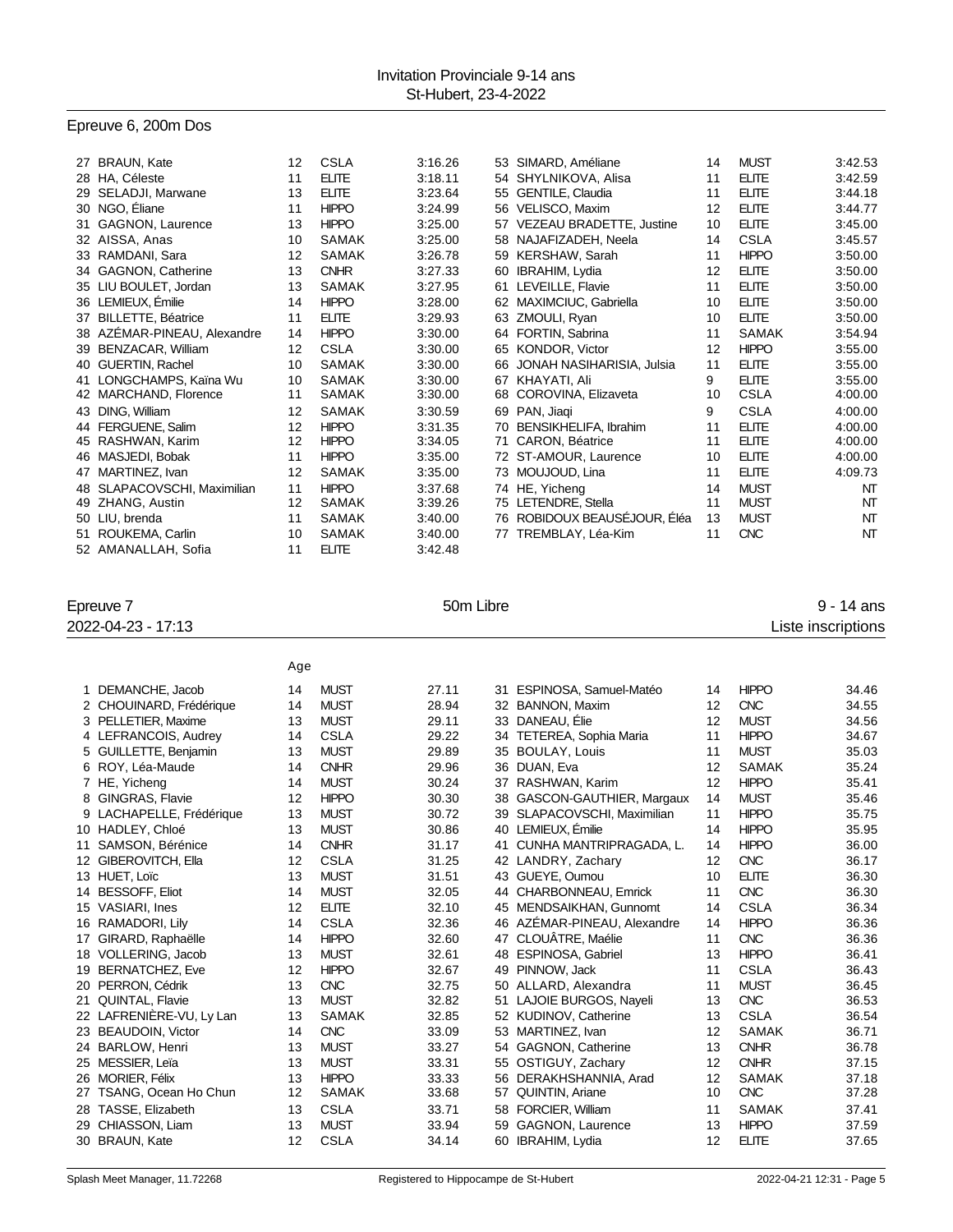## Epreuve 7, 50m Libre

| 61 DÉSILETS, Justine         | 12 | <b>MUST</b>  | 37.66 | 105 KALABANG DJILO, P.        | 12 | SAMAK        | 45.02   |
|------------------------------|----|--------------|-------|-------------------------------|----|--------------|---------|
| 62 TREMBLAY, Léa-Kim         | 11 | <b>CNC</b>   | 37.71 | 106 BEAUDOIN, Rose            | 10 | <b>CNC</b>   | 45.25   |
| 63 VELISCO, Maxim            | 12 | <b>ELITE</b> | 37.76 | 107 FEDDAG, Rayan             | 9  | <b>SAMAK</b> | 46.00   |
| 64 LIU BOULET, Jordan        | 13 | <b>SAMAK</b> | 37.87 | 108 ZAITSEV, Danil            | 10 | <b>SAMAK</b> | 46.49   |
| 65 DING, William             | 12 | <b>SAMAK</b> | 37.99 | 109 BENOIT, Eleonore          | 10 | <b>ELITE</b> | 46.81   |
| 66 FRIGON, Ludovic           | 12 | <b>SAMAK</b> | 38.16 | 110 VEZEAU BRADETTE, Justine  | 10 | <b>ELITE</b> | 46.93   |
| 67 LÉVEILLÉE, Paulina        | 12 | <b>MUST</b>  | 38.25 | 111 YU, Chloe                 | 10 | <b>SAMAK</b> | 47.03   |
| 68 TANNY, Leora              | 10 | <b>CSLA</b>  | 38.48 | 112 BÉDARD, Anaïs             | 9  | <b>CNC</b>   | 47.26   |
| 69 LACROIX, Nora             | 12 | <b>CNC</b>   | 38.52 | 113 BALTHAZARD, Ollie         | 12 | <b>ELITE</b> | 47.71   |
| 70 RÉGNIER, Lily Rose        | 9  | <b>MUST</b>  | 38.64 | 114 ASNAASHARI, Tina          | 13 | <b>SAMAK</b> | 47.81   |
| 71 DELPECH, Boris            | 12 | <b>HIPPO</b> | 38.98 | 115 NESTERENKO, Vira          | 12 | <b>ELITE</b> | 48.18   |
| 72 KERSHAW, Sarah            | 11 | <b>HIPPO</b> | 39.05 | 116 HAMEL, Isabella           | 10 | <b>SAMAK</b> | 48.23   |
| 73 FERGUENE, Salim           | 12 | <b>HIPPO</b> | 39.08 | 117 BOUCHER, Marianne         | 9  | <b>CNHR</b>  | 48.49   |
| 74 PAYMENT, Laurence         | 13 | <b>MUST</b>  | 39.32 | 118 RUEL, Cédric              | 10 | <b>MUST</b>  | 48.76   |
| 75 LALIBERTE, Sofia          | 11 | <b>SAMAK</b> | 39.35 | 119 MASJEDI, Bobak            | 11 | <b>HIPPO</b> | 48.93   |
| 76 ROBIDOUX BEAUSÉJOUR, Éléa | 13 | <b>MUST</b>  | 39.48 | 120 LAKHDARI, Ilda            | 11 | <b>ELITE</b> | 49.19   |
| 77 LEBREUX, Joanie           | 12 | <b>MUST</b>  | 39.66 | 121 KIM, Sion                 | 11 | <b>SAMAK</b> | 49.81   |
| 78 BESSOFF, Antony           | 11 | <b>ELITE</b> | 39.80 | 122 MARCHAND, Gabrielle       | 10 | <b>SAMAK</b> | 49.89   |
| 79 GEMME, Sarah-Maude        | 12 | <b>HIPPO</b> | 40.07 | 123 AVRAMENKO, Julia          | 10 | <b>SAMAK</b> | 50.00   |
| 80 MANDRY, Ali               | 12 | <b>MUST</b>  | 40.53 | 124 HAN, Alicia Ming Xuan     | 10 | SAMAK        | 50.00   |
| 81 BEAUDOIN, Adam            | 12 | <b>CNC</b>   | 40.55 | 125 ZENG, Shirley             | 9  | <b>SAMAK</b> | 50.96   |
| 82 LAJOIE BURGOS, Alexandra  | 11 | <b>CNC</b>   | 40.82 | 126 PAN, Jiaqi                | 9  | <b>CSLA</b>  | 51.05   |
| 83 JACOB, Marius             | 10 | <b>CNHR</b>  | 41.39 | 127 KHAYATI, Ali              | 9  | <b>ELITE</b> | 51.22   |
| 84 PHANEUF, Charlotte        | 10 | <b>ELITE</b> | 41.71 | 128 KIM, Siyu                 | 11 | <b>SAMAK</b> | 51.46   |
| 85 ZHANG, Austin             | 12 | SAMAK        | 41.78 | 129 NAJAFIZADEH, Sasha        | 10 | <b>CSLA</b>  | 52.16   |
| 86 THIBAULT, Joanie          | 12 | <b>MUST</b>  | 41.84 | 130 GRAVEL, Jeanne            | 10 | <b>MUST</b>  | 53.28   |
| 87 MUNOZ, Nicolas            | 12 | <b>HIPPO</b> | 41.93 | 131 DINU, Maria Ioana         | 11 | <b>SAMAK</b> | 57.53   |
| 88 DAGENAIS, Alexandrine     | 12 | <b>HIPPO</b> | 42.00 | 132 ESTRADE, Jona             | 9  | <b>MUST</b>  | 57.72   |
| 89 LIU, brenda               | 11 | <b>SAMAK</b> | 42.00 | 133 CZOP, Aleksander          | 10 | <b>SAMAK</b> | 58.13   |
| 90 FERGUENE, Kahina          | 10 | <b>HIPPO</b> | 42.03 | 134 DION, Raphaël             | 9  | <b>MUST</b>  | 1:10.82 |
| 91 LETENDRE, Stella          | 11 | <b>MUST</b>  | 42.13 | 135 BARLOW, Rémi              | 10 | <b>MUST</b>  | NT      |
| 92 DESROSIERS, Gabriel       | 12 | <b>MUST</b>  | 42.51 | 136 COURNOYER, Jeanne         | 12 | <b>MUST</b>  | NT      |
| 93 TABOADA, Mathias          | 10 | <b>ELITE</b> | 43.00 | 137 MESSIER LAMOUREUX, Mattéo | 9  | <b>MUST</b>  | NT      |
| 94 AGUIAR ARRUDA, Shéu Isac  | 11 | <b>SAMAK</b> | 43.27 | 138 PROULX, Marcus-James      | 11 | <b>MUST</b>  | NT      |
| 95 WANG, Léo Jingwei         | 11 | <b>SAMAK</b> | 43.30 | 139 ULRICH, Ulysse            | 10 | <b>MUST</b>  | NT      |
| 96 RAMDANI, Sara             | 12 | <b>SAMAK</b> | 43.46 | 140 XU, Zhongyuan             | 10 | <b>MUST</b>  | NT      |
| 97 LEGAULT, Simon-Olivier    | 10 | <b>MUST</b>  | 43.86 | 141 CASAVANT, Florence        | 11 | <b>CNC</b>   | NT      |
| 98 FORTIN, Sabrina           | 11 | <b>SAMAK</b> | 43.88 | 142 COOKE, Brooklyn           | 11 | <b>CNC</b>   | NT      |
| 99 LOGHIN, Oliver            | 10 | <b>SAMAK</b> | 44.00 | 143 DEMANCHE, Clara           | 9  | <b>CNC</b>   | NT      |
| 100 WANG, Emily (Zihan)      | 10 | <b>SAMAK</b> | 44.14 | 144 DESAUTELS, Anaya          | 9  | <b>CNC</b>   | NT      |
| 101 COROVINA, Elizaveta      | 10 | <b>CSLA</b>  | 44.21 | 145 DIGGINS, Béatrice         | 12 | <b>CNC</b>   | NT      |
| 102 GODBOUT, Nicky           | 11 | <b>HIPPO</b> | 44.28 | 146 ETHIER, Laurie            | 12 | <b>CNC</b>   | NT      |
| 103 THIVIERGE, Emerick       | 11 | <b>MUST</b>  | 44.34 | 147 MATTHEWS, Eve             | 12 | CNC          | NT      |
| 104 RUBINCHUK, William       | 11 | <b>SAMAK</b> | 44.83 |                               |    |              |         |

2022-04-23 - 17:48 Liste inscriptions

Epreuve 8 **100m Brasse** 100m Brasse **100m** Brasse 9 - 14 ans

|                       | Age |             |         |    |                      |    |              |         |
|-----------------------|-----|-------------|---------|----|----------------------|----|--------------|---------|
|                       |     |             |         |    |                      |    |              |         |
| 1 DEMANCHE, Jacob     | 14  | <b>MUST</b> | 1:17.25 |    | 13 BESSOFF, Eliot    | 14 | <b>MUST</b>  | 1:33.90 |
| 2 TERRAULT, Juliette  | 14  | <b>MUST</b> | 1:22.70 |    | 14 DANEAU, Elie      | 12 | <b>MUST</b>  | 1:34.34 |
| 3 KUDINOV, Catherine  | 13  | CSLA        | 1:23.50 |    | 15 HUET. Loic        | 13 | <b>MUST</b>  | 1:34.46 |
| 4 MOTTA, Nicole       | 14  | <b>CSLA</b> | 1:24.31 |    | 16 MCKENZIE, Liliane | 11 | <b>HIPPO</b> | 1:36.05 |
| 5 PELLETIER, Maxime   | 13  | <b>MUST</b> | 1:24.50 |    | 17 VASIARI, Ines     | 12 | <b>ELITE</b> | 1:36.28 |
| 6 GUILLETTE, Benjamin | 13  | <b>MUST</b> | 1:24.64 |    | 18 GAUTIER, Daphnée  | 13 | <b>HIPPO</b> | 1:38.49 |
| 7 GUILLETTE, Tristan  | 13  | <b>MUST</b> | 1:26.58 |    | 19 CHIASSON, Liam    | 13 | <b>MUST</b>  | 1:38.64 |
| 8 MESSIER, Leïa       | 13  | <b>MUST</b> | 1:30.40 |    | 20 HADLEY, Chloé     | 13 | <b>MUST</b>  | 1:39.95 |
| 9 BEAUDOIN, Victor    | 14  | <b>CNC</b>  | 1:31.95 | 21 | NAJAFIZADEH, Neela   | 14 | CSLA         | 1:42.14 |
| 10 PERRON, Cédrik     | 13  | <b>CNC</b>  | 1:32.05 |    | 22 SIMARD, Améliane  | 14 | <b>MUST</b>  | 1:42.84 |
| 11 MARION, Laurence   | 14  | <b>MUST</b> | 1:32.13 |    | 23 BANNON, Maxim     | 12 | <b>CNC</b>   | 1:42.85 |
| 12 BARLOW, Henri      | 13  | <b>MUST</b> | 1:32.17 |    | 24 SELADJI, Marwane  | 13 | <b>ELITE</b> | 1:43.36 |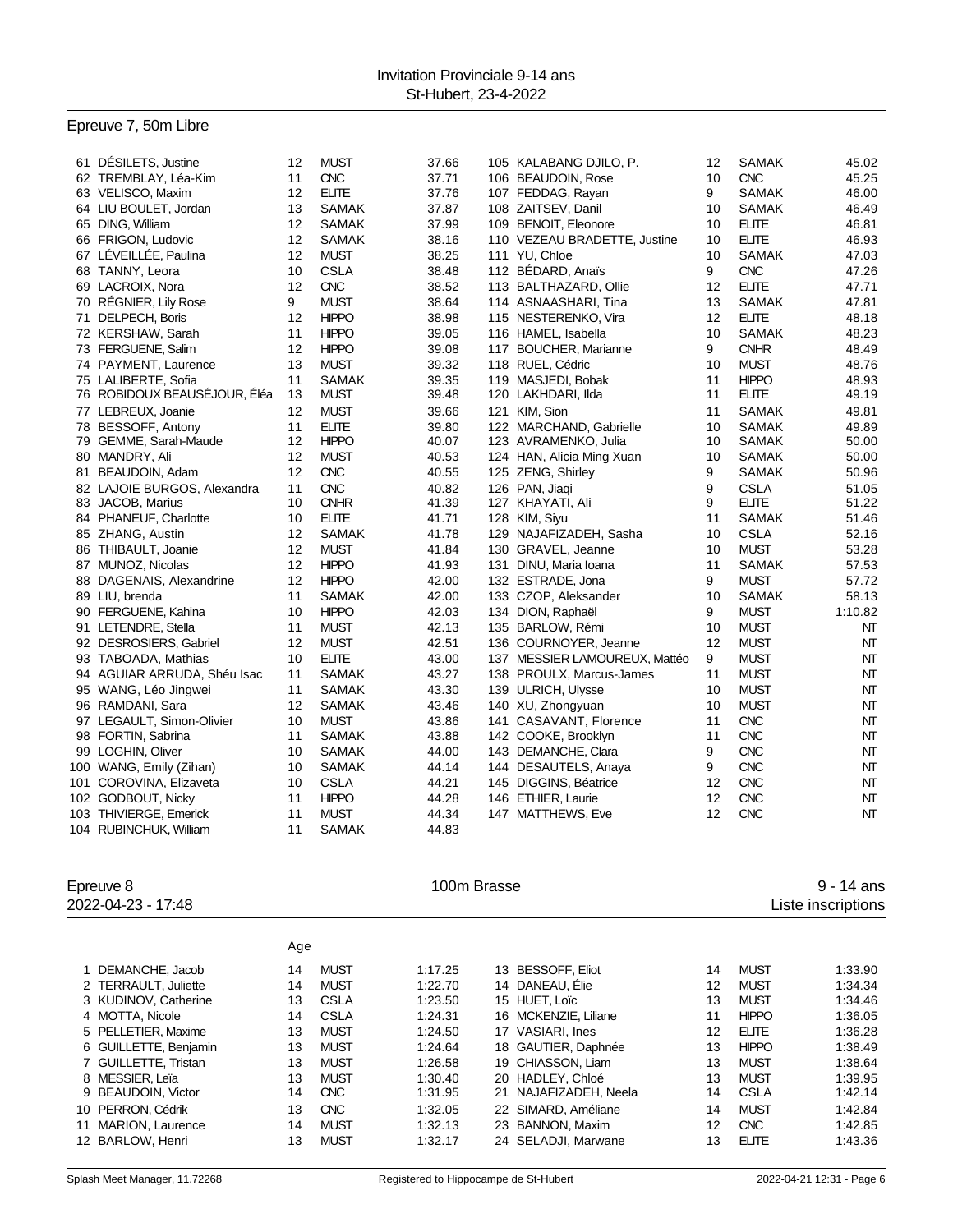## Epreuve 8, 100m Brasse

| 25 MOUJOUD, Suri          | 12 | <b>ELITE</b> | 1:43.46 | 73 RUBINCHUK, William        | 11 | <b>SAMAK</b> | 2:01.38 |
|---------------------------|----|--------------|---------|------------------------------|----|--------------|---------|
| 26 MAATOUG, Yessine       | 11 | <b>ELITE</b> | 1:43.47 | 74 WANG, Emily (Zihan)       | 10 | <b>SAMAK</b> | 2:02.00 |
| 27 ESPINOSA, Samuel-Matéo | 14 | <b>HIPPO</b> | 1:43.65 | 75 BENSIKHELIFA, Ibrahim     | 11 | <b>ELITE</b> | 2:03.18 |
| 28 HA, Céleste            | 11 | <b>ELITE</b> | 1:45.56 | 76 BILLETTE, Béatrice        | 11 | <b>ELITE</b> | 2:03.75 |
| 29 BEAUDOIN, Adam         | 12 | <b>CNC</b>   | 1:47.02 | 77 BOUCHER, Marianne         | 9  | <b>CNHR</b>  | 2:04.43 |
| 30 BOULAY, Louis          | 11 | <b>MUST</b>  | 1:47.19 | 78 NAJAFIZADEH, Sasha        | 10 | <b>CSLA</b>  | 2:05.00 |
| 31 MOUJOUD, Lina          | 11 | <b>ELITE</b> | 1:48.00 | 79 MARCHAND, Gabrielle       | 10 | SAMAK        | 2:05.00 |
| 32 CHARBONNEAU, Emrick    | 11 | <b>CNC</b>   | 1:48.08 | 80 MANDRY, Ali               | 12 | <b>MUST</b>  | 2:05.00 |
| 33 ESPINOSA, Gabriel      | 13 | <b>HIPPO</b> | 1:48.49 | 81 BENOIT, Eleonore          | 10 | <b>ELITE</b> | 2:05.18 |
| 34 QUINTIN, Ariane        | 10 | <b>CNC</b>   | 1:49.00 | 82 LOGHIN, Oliver            | 10 | <b>SAMAK</b> | 2:08.00 |
| 35 THIBAULT, Joanie       | 12 | <b>MUST</b>  | 1:49.27 | 83 ST-AMOUR, Laurence        | 10 | <b>ELITE</b> | 2:08.65 |
| 36 LONGCHAMPS, Kaïna Wu   | 10 | <b>SAMAK</b> | 1:49.52 | 84 CUNHA MANTRIPRAGADA, L.   | 14 | <b>HIPPO</b> | 2:10.00 |
| 37 THÉRIAULT, Sarah-Ève   | 13 | <b>CNHR</b>  | 1:50.00 | 85 KONDOR, Victor            | 12 | <b>HIPPO</b> | 2:10.00 |
| 38 QUINTAL, Flavie        | 13 | <b>MUST</b>  | 1:51.49 | 86 ASNAASHARI, Tina          | 13 | <b>SAMAK</b> | 2:10.00 |
| 39 TSANG, Chloe Oi Yan    | 10 | <b>SAMAK</b> | 1:51.62 | 87 HAMEL, Isabella           | 10 | SAMAK        | 2:10.00 |
| 40 LAJOIE BURGOS, Nayeli  | 13 | <b>CNC</b>   | 1:51.65 | 88 ZENG, Shirley             | 9  | <b>SAMAK</b> | 2:10.00 |
| 41 NGO, Eliane            | 11 | <b>HIPPO</b> | 1:52.33 | 89 PAYMENT, Laurence         | 13 | <b>MUST</b>  | 2:10.00 |
| 42 TETEREA, Sophia Maria  | 11 | <b>HIPPO</b> | 1:52.47 | 90 LAJOIE BURGOS, Alexandra  | 11 | <b>CNC</b>   | 2:10.00 |
| 43 MARCHAND, Florence     | 11 | <b>SAMAK</b> | 1:52.47 | 91 KALABANG DJILO, P.        | 12 | SAMAK        | 2:10.27 |
| 44 MENDSAIKHAN, Gunnomt   | 14 | <b>CSLA</b>  | 1:52.94 | 92 ROUKEMA, Carlin           | 10 | SAMAK        | 2:10.34 |
| 45 TANNY, Leora           | 10 | <b>CSLA</b>  | 1:53.02 | 93 GODBOUT, Nicky            | 11 | <b>HIPPO</b> | 2:11.14 |
| 46 GENTILE, Claudia       | 11 | <b>ELITE</b> | 1:53.67 | 94 CZOP, Aleksander          | 10 | <b>SAMAK</b> | 2:12.00 |
| 47 XU, Zhongyuan          | 10 | <b>MUST</b>  | 1:54.78 | 95 ZAITSEV, Danil            | 10 | SAMAK        | 2:13.00 |
| 48 DELPECH, Boris         | 12 | <b>HIPPO</b> | 1:54.98 | 96 LEVEILLE, Flavie          | 11 | <b>ELITE</b> | 2:13.11 |
| 49 SHYLNIKOVA, Alisa      | 11 | <b>ELITE</b> | 1:55.00 | 97 FERGUENE, Kahina          | 10 | <b>HIPPO</b> | 2:13.69 |
| 50 CASAVANT, Florence     | 11 | <b>CNC</b>   | 1:55.00 | 98 CARON, Béatrice           | 11 | <b>ELITE</b> | 2:14.58 |
| 51 CLOUATRE, Maélie       | 11 | <b>CNC</b>   | 1:55.00 | 99 JONAH NASIHARISIA, Julsia | 11 | <b>ELITE</b> | 2:14.58 |
| 52 BENZACAR, William      | 12 | <b>CSLA</b>  | 1:55.35 | 100 AVRAMENKO, Julia         | 10 | SAMAK        | 2:15.00 |
| 53 GUERTIN, Rachel        | 10 | SAMAK        | 1:55.44 | 101 BALTHAZARD, Ollie        | 12 | <b>ELITE</b> | 2:15.00 |
| 54 PINNOW, Jack           | 11 | <b>CSLA</b>  | 1:56.01 | 102 KIM, Sion                | 11 | <b>SAMAK</b> | 2:16.04 |
| 55 LALIBERTE, Sofia       | 11 | <b>SAMAK</b> | 1:56.37 | 103 ZMOULI, Ryan             | 10 | <b>ELITE</b> | 2:18.65 |
| 56 THIFAULT, Charles      | 11 | <b>ELITE</b> | 1:56.38 | 104 AGUIAR ARRUDA, Shéu Isac | 11 | SAMAK        | 2:19.96 |
| 57 GUEYE, Oumou           | 10 | <b>ELITE</b> | 1:56.93 | 105 MUNOZ, Nicolas           | 12 | <b>HIPPO</b> | 2:20.00 |
| 58 VOLLERING, Jacob       | 13 | <b>MUST</b>  | 1:57.06 | 106 KIM, Siyu                | 11 | SAMAK        | 2:21.66 |
| 59 TASSE, Elizabeth       | 13 | <b>CSLA</b>  | 1:58.10 | 107 FEDDAG, Rayan            | 9  | <b>SAMAK</b> | 2:25.00 |
| 60 DAGENAIS, Alexandrine  | 12 | <b>HIPPO</b> | 1:58.52 | 108 HAN, Alicia Ming Xuan    | 10 | <b>SAMAK</b> | 2:25.00 |
| 61 WANG, Léo Jingwei      | 11 | <b>SAMAK</b> | 1:58.62 | 109 YU, Chloe                | 10 | <b>SAMAK</b> | 2:25.00 |
| 62 PHANEUF, Charlotte     | 10 | <b>ELITE</b> | 1:58.80 | 110 JACOB, Marius            | 10 | <b>CNHR</b>  | 2:35.00 |
| 63 GEMME, Sarah-Maude     | 12 | <b>HIPPO</b> | 1:59.00 | 111 NESTERENKO, Vira         | 12 | <b>ELITE</b> | 2:35.25 |
| 64 LACROIX, Nora          | 12 | <b>CNC</b>   | 1:59.00 | 112 AISSA, Anas              | 10 | SAMAK        | NΤ      |
| 65 BESSOFF, Antony        | 11 | <b>ELITE</b> | 2:00.00 | 113 COURNOYER, Jeanne        | 12 | <b>MUST</b>  | NT      |
| 66 LAKHDARI, Ilda         | 11 | <b>ELITE</b> | 2:00.00 | 114 GASCON-GAUTHIER, Margaux | 14 | <b>MUST</b>  | NT      |
| 67 MAXIMCIUC, Gabriella   | 10 | <b>ELITE</b> | 2:00.00 | 115 COOKE, Brooklyn          | 11 | <b>CNC</b>   | NT      |
| 68 TABOADA, Mathias       | 10 | <b>ELITE</b> | 2:00.00 | 116 DEMANCHE, Clara          | 9  | <b>CNC</b>   | NT      |
| 69 OSTIGUY, Zachary       | 12 | <b>CNHR</b>  | 2:00.00 | 117 DESAUTELS, Anaya         | 9  | <b>CNC</b>   | NT      |
| 70 BEAUDOIN, Rose         | 10 | <b>CNC</b>   | 2:00.00 | 118 ETHIER, Laurie           | 12 | <b>CNC</b>   | NΤ      |
| 71 BEDARD, Anaïs          | 9  | <b>CNC</b>   | 2:00.00 | 119 LANDRY, Zachary          | 12 | <b>CNC</b>   | NT      |
| 72 AMANALLAH, Sofia       | 11 | <b>ELITE</b> | 2:01.01 | 120 MATTHEWS, Eve            | 12 | <b>CNC</b>   | NT      |
|                           |    |              |         |                              |    |              |         |

| Epreuve 9<br>2022-04-23 - 18:42    |          |                     |                    | 200m Papillon                       |          |                      | 9 - 14 ans<br>Liste inscriptions |
|------------------------------------|----------|---------------------|--------------------|-------------------------------------|----------|----------------------|----------------------------------|
|                                    | Age      |                     |                    |                                     |          |                      |                                  |
| SEIRAFI, Ava<br>2 SAMSON, Bérénice | 14<br>14 | CSLA<br><b>CNHR</b> | 2:41.41<br>2:53.77 | 3 BOULAY, Noah<br>4 GORAND, Yasmine | 14<br>12 | MUST<br><b>ELITE</b> | 2:59.51<br>3:45.00               |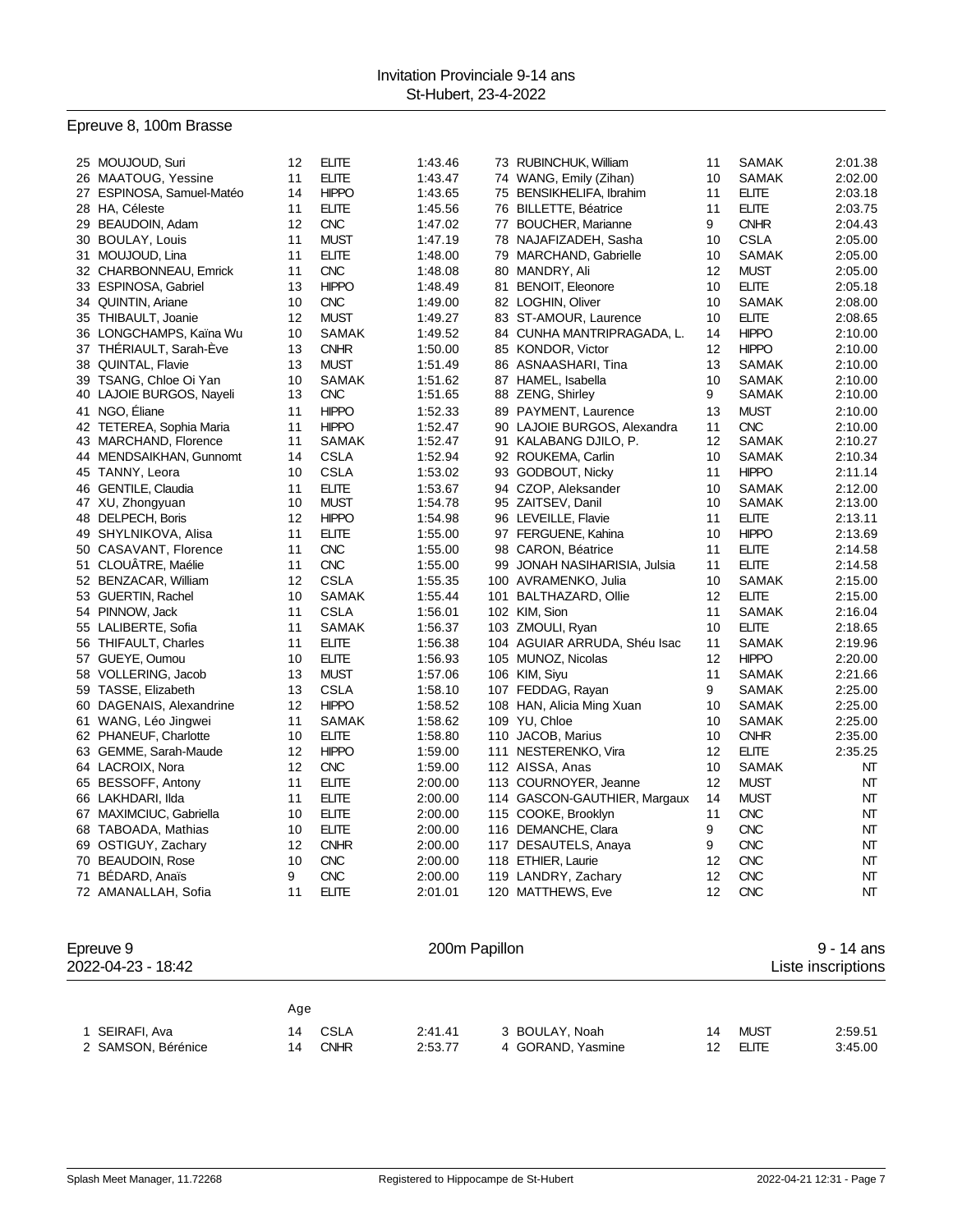# Epreuve 21 **Example 21** Mixte, 4 x 50m Libre **10.1 ans**

2022-04-23 - 9:05 Liste inscriptions

| Epreuve 10<br>2022-04-23 - 9:05 |     |              | 9 - 14 ans<br>Liste inscriptions |    |                             |    |              |         |
|---------------------------------|-----|--------------|----------------------------------|----|-----------------------------|----|--------------|---------|
|                                 | Age |              |                                  |    |                             |    |              |         |
| 1 SEIRAFI, Ava                  | 14  | <b>CSLA</b>  | 2:38.08                          |    | 33 ROUKEMA, Carlin          | 10 | <b>SAMAK</b> | 3:40.00 |
| 2 KUDINOV, Catherine            | 13  | <b>CSLA</b>  | 2:41.78                          |    | 34 AMANALLAH, Sofia         | 11 | <b>ELITE</b> | 3:40.00 |
| 3 HE, Yicheng                   | 14  | <b>MUST</b>  | 2:41.93                          |    | 35 LIU, brenda              | 11 | <b>SAMAK</b> | 3:42.32 |
| 4 BOULAY, Noah                  | 14  | <b>MUST</b>  | 2:42.65                          |    | 36 VELISCO, Maxim           | 12 | <b>ELITE</b> | 3:44.36 |
| 5 LEFRANCOIS, Audrey            | 14  | <b>CSLA</b>  | 2:44.73                          |    | 37 KHAYAT, Juliana          | 12 | <b>CSLA</b>  | 3:45.00 |
| GINGRAS, Flavie<br>6            | 12  | <b>HIPPO</b> | 2:45.35                          |    | 38 TANNY, Leora             | 10 | <b>CSLA</b>  | 3:45.00 |
| SAMSON, Bérénice                | 14  | <b>CNHR</b>  | 2:48.31                          |    | 39 LOGHIN, Oliver           | 10 | <b>SAMAK</b> | 3:45.00 |
| GUILLETTE, Benjamin<br>8        | 13  | <b>MUST</b>  | 2:48.36                          |    | 40 BENSIKHELIFA, Ibrahim    | 11 | <b>ELITE</b> | 3:45.00 |
| CÔTÉ, Laurent<br>9              | 12  | <b>CNHR</b>  | 2:52.35                          |    | 41 SHYLNIKOVA, Alisa        | 11 | <b>ELITE</b> | 3:45.00 |
| RAMADORI, Lily<br>10            | 14  | <b>CSLA</b>  | 2:57.18                          |    | 42 ST-AMOUR, Laurence       | 10 | <b>ELITE</b> | 3:45.00 |
| <b>BANNON, Maxim</b><br>11      | 12  | <b>CNC</b>   | 3:08.10                          |    | 43 TABOADA, Mathias         | 10 | <b>ELITE</b> | 3:45.00 |
| GAUTIER, Daphnée<br>12          | 13  | <b>HIPPO</b> | 3:08.18                          |    | 44 BENZACAR, William        | 12 | <b>CSLA</b>  | 3:45.31 |
| DINU, Maria Ioana<br>13         | 11  | <b>SAMAK</b> | 3:09.98                          |    | 45 DERAKHSHANNIA, Arad      | 12 | <b>SAMAK</b> | 3:47.02 |
| 14 MAATOUG, Yessine             | 11  | <b>ELITE</b> | 3:10.36                          |    | 46 MUNOZ, Nicolas           | 12 | <b>HIPPO</b> | 3:49.00 |
| VASIARI, Ines<br>15             | 12  | <b>ELITE</b> | 3:11.83                          |    | 47 LEVEILLE, Flavie         | 11 | <b>ELITE</b> | 3:49.80 |
| 16 BEAUDOIN, Victor             | 14  | <b>CNC</b>   | 3:13.29                          |    | 48 VEZEAU BRADETTE, Justine | 10 | <b>ELITE</b> | 3:50.00 |
| 17 CONVIE, Lucy                 | 11  | CSLA         | 3:13.95                          |    | 49 CZOP, Aleksander         | 10 | <b>SAMAK</b> | 3:55.00 |
| 18 PATENAUDE, Thomas            | 14  | <b>CNHR</b>  | 3:16.43                          |    | 50 KHAYATI, Ali             | 9  | <b>ELITE</b> | 3:55.00 |
| 19 HA, Céleste                  | 11  | <b>ELITE</b> | 3:18.65                          |    | 51 CARON, Béatrice          | 11 | <b>ELITE</b> | 3:56.15 |
| <b>GUERTIN, Rachel</b><br>20    | 10  | <b>SAMAK</b> | 3:20.00                          |    | 52 AGUIAR ARRUDA, Shéu Isac | 11 | <b>SAMAK</b> | 4:00.00 |
| MOUJOUD, Suri<br>21             | 12  | <b>ELITE</b> | 3:22.17                          |    | 53 RUBINCHUK, William       | 11 | <b>SAMAK</b> | 4:00.00 |
| 22 MCKENZIE, Liliane            | 11  | <b>HIPPO</b> | 3:22.63                          |    | 54 WANG, Emily (Zihan)      | 10 | <b>SAMAK</b> | 4:00.00 |
| <b>BRAUN, Kate</b><br>23        | 12  | <b>CSLA</b>  | 3:23.19                          |    | 55 BESSOFF, Antony          | 11 | <b>ELITE</b> | 4:00.00 |
| SIMARD, Améliane<br>24          | 14  | <b>MUST</b>  | 3:24.50                          |    | 56 BILLETTE, Béatrice       | 11 | <b>ELITE</b> | 4:00.00 |
| NAJAFIZADEH, Neela<br>25        | 14  | <b>CSLA</b>  | 3:24.51                          |    | 57 GUEYE, Oumou             | 10 | <b>ELITE</b> | 4:00.00 |
| AISSA, Anas<br>26               | 10  | <b>SAMAK</b> | 3:25.00                          |    | 58 WANG, Léo Jingwei        | 11 | <b>SAMAK</b> | 4:01.99 |
| SELADJI, Marwane<br>27          | 13  | <b>ELITE</b> | 3:28.37                          |    | 59 FERGUENE, Kahina         | 10 | <b>HIPPO</b> | 4:20.00 |
| NGO, Éliane<br>28               | 11  | <b>HIPPO</b> | 3:30.48                          |    | 60 GASCON-GAUTHIER, Margaux | 14 | <b>MUST</b>  | NT      |
| GENTILE, Claudia<br>29          | 11  | <b>ELITE</b> | 3:34.59                          | 61 | HADLEY, Chloé               | 13 | <b>MUST</b>  | NT      |
| LONGCHAMPS, Kaïna Wu<br>30      | 10  | <b>SAMAK</b> | 3:35.00                          |    | 62 PELLETIER, Maxime        | 13 | <b>MUST</b>  | NT      |
| TSANG, Chloe Oi Yan<br>31       | 10  | <b>SAMAK</b> | 3:36.17                          |    | 63 QUINTAL, Flavie          | 13 | <b>MUST</b>  | NT      |
| 32 MARTINEZ, Ivan               | 12  | <b>SAMAK</b> | 3:38.78                          |    | 64 DUMONT, Sarah-Maude      | 14 | <b>CNHR</b>  | NT      |
|                                 |     |              |                                  |    |                             |    |              |         |

Epreuve 11 **Example 20** - 14 ans 2022-04-23 - 9:53 Liste inscriptions

|                       | Age |              |       |    |                             |    |              |       |
|-----------------------|-----|--------------|-------|----|-----------------------------|----|--------------|-------|
| 1 DEMANCHE, Jacob     | 14  | <b>MUST</b>  | 28.45 |    | 15 AZEMAR-PINEAU, Alexandre | 14 | <b>HIPPO</b> | 42.00 |
| 2 MOTTA, Nicole       | 14  | <b>CSLA</b>  | 32.63 |    | 16 HALIMI. Sarah Amina      | 14 | CAFA         | 43.18 |
| 3 GUILLETTE, Tristan  | 13  | <b>MUST</b>  | 33.31 | 17 | CHIASSON, Liam              | 13 | <b>MUST</b>  | 43.25 |
| 4 MORIER, Félix       | 13  | <b>HIPPO</b> | 35.20 |    | 18 BOULAY, Louis            | 11 | <b>MUST</b>  | 44.35 |
| 5 RAMADORI, Lily      | 14  | CSLA         | 35.52 |    | 19 LEBEAU, William          | 13 | <b>CNHR</b>  | 44.59 |
| 6 WENER, Jadyn        | 12  | <b>CSLA</b>  | 36.69 |    | 20 QUINTIN, Ariane          | 10 | <b>CNC</b>   | 46.06 |
| 7 GORAND, Yasmine     | 12  | <b>ELITE</b> | 37.74 | 21 | TREMBLAY, Léa-Kim           | 11 | <b>CNC</b>   | 46.39 |
| 8 PERRON, Cédrik      | 13  | <b>CNC</b>   | 37.76 |    | 22 MARCHAND, Florence       | 11 | <b>SAMAK</b> | 47.00 |
| 9 MONETTE, Mathilde   | 12  | CAFA         | 38.09 |    | 23 THIFAULT, Charles        | 11 | <b>ELITE</b> | 47.53 |
| 10 HUANG, Vincent     | 14  | <b>SAMAK</b> | 39.07 |    | 24 MOUJOUD, Lina            | 11 | <b>ELITE</b> | 47.58 |
| 11 VOLLERING, Jacob   | 13  | <b>MUST</b>  | 39.57 |    | 25 CLOUÂTRE, Maélie         | 11 | <b>CNC</b>   | 47.67 |
| 12 MESSIER, Leïa      | 13  | <b>MUST</b>  | 39.76 |    | 26 MARTINEZ, Ivan           | 12 | <b>SAMAK</b> | 47.77 |
| 13 ROJAS, Jose Daniel | 13  | <b>SAMAK</b> | 41.00 | 27 | ROUKEMA, Carlin             | 10 | SAMAK        | 48.00 |
| 14 BEAUDOIN, Victor   | 14  | <b>CNC</b>   | 41.04 | 28 | MAXIMCIUC, Gabriella        | 10 | <b>ELITE</b> | 48.00 |
|                       |     |              |       |    |                             |    |              |       |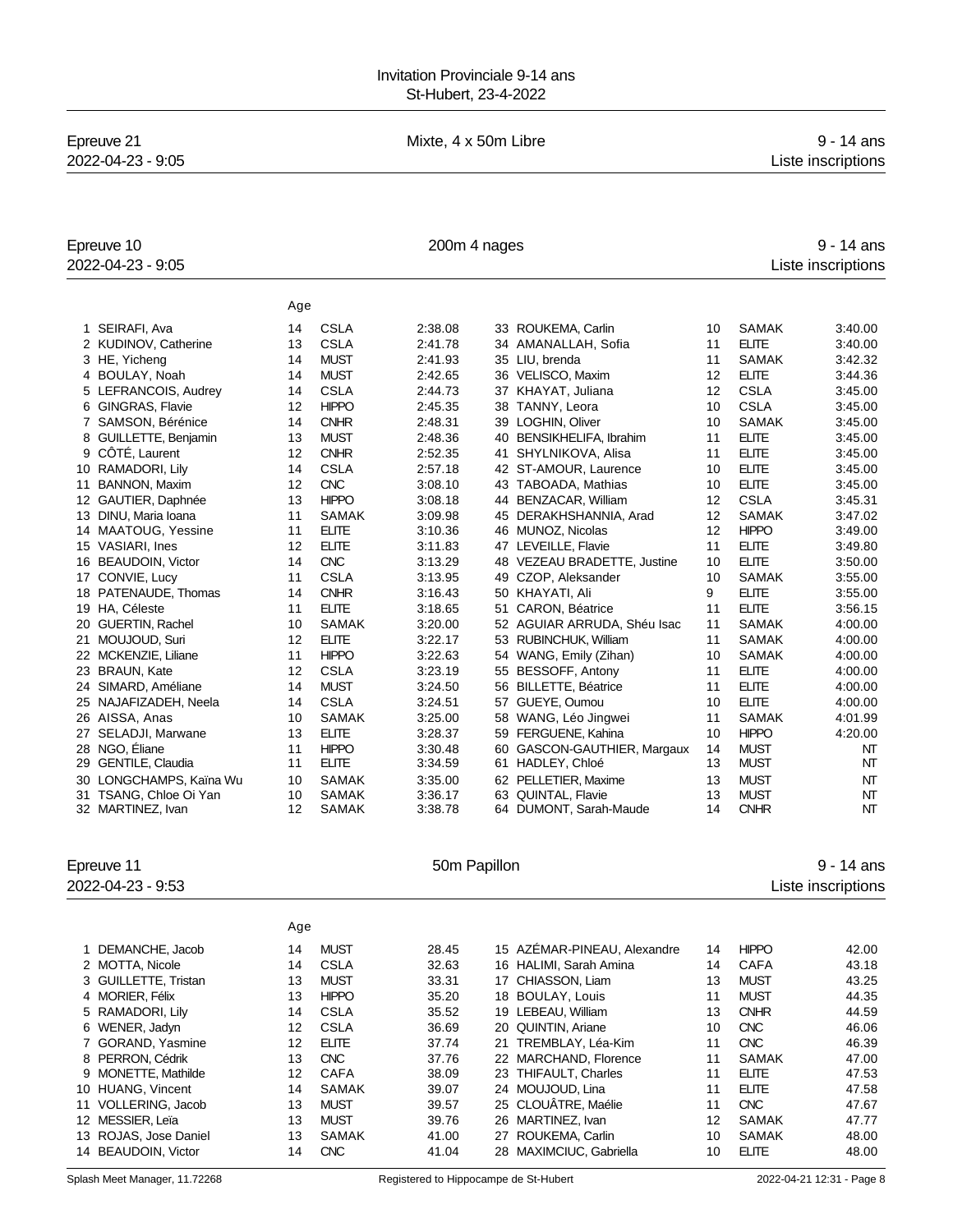## Epreuve 11, 50m Papillon

| 29 NESTERENKO, Vira         | 12 | <b>ELITE</b> | 48.00   | 42 JONAH NASIHARISIA, Julsia | 11 | <b>ELITE</b> | 1:00.00        |
|-----------------------------|----|--------------|---------|------------------------------|----|--------------|----------------|
| 30 VASIARI, Ines            | 12 | <b>ELITE</b> | 48.27   | 43 BÉDARD, Anaïs             | 9  | <b>CNC</b>   | 1:02.56        |
| 31 LALIBERTE, Sofia         | 11 | SAMAK        | 50.00   | 44 FEDDAG, Rayan             | 9  | <b>SAMAK</b> | 1:05.00        |
| 32 WANG, Léo Jingwei        | 11 | SAMAK        | 53.77   | 45 DAIGLE, Pierre-Alexandre  | 10 | <b>ELITE</b> | 1:10.00        |
| 33 LAJOIE BURGOS, Alexandra | 11 | <b>CNC</b>   | 54.83   | 46 CASAVANT, Florence        | 11 | <b>CNC</b>   | N <sub>T</sub> |
| 34 MANDRY, Ali              | 12 | <b>MUST</b>  | 54.89   | 47 COOKE, Brooklyn           | 11 | <b>CNC</b>   | NΤ             |
| 35 HUANG, Vinciane          | 10 | SAMAK        | 55.00   | 48 DEMANCHE, Clara           | 9  | <b>CNC</b>   | NΤ             |
| 36 LIU, brenda              | 11 | SAMAK        | 55.00   | 49 DESAUTELS, Anaya          | 9  | <b>CNC</b>   | NT             |
| 37 RUBINCHUK, William       | 11 | SAMAK        | 55.00   | 50 DIGGINS, Béatrice         | 12 | <b>CNC</b>   | NT             |
| 38 MURESAN, Romina          | 11 | CAFA         | 55.23   | 51 ENACHE, Emanuel-Alexandru | 9  | <b>CNC</b>   | NT             |
| 39 YU, Chloe                | 10 | SAMAK        | 57.00   | 52 ETHIER, Laurie            | 12 | <b>CNC</b>   | NT             |
| 40 BEAUDOIN, Rose           | 10 | <b>CNC</b>   | 59.75   | 53 LANDRY, Zachary           | 12 | <b>CNC</b>   | NΤ             |
| 41 KIM, Sion                | 11 | <b>SAMAK</b> | 1:00.00 | 54 MATTHEWS, Eve             | 12 | <b>CNC</b>   | NΤ             |

Epreuve 12 **100m Libre** 12 00m Libre 12 00m Libre 12 00m Libre 12 00m Libre 12 00m Libre 12 00m Libre 12 00m Libre 12 00m Libre 12 00m Libre 12 00m Libre 12 00m Libre 12 00m Libre 12 00m Libre 12 00m Libre 12 00m Libre 12 2022-04-23 - 10:07 Liste inscriptions

|   |                              | Age |              |         |    |                               |    |              |         |
|---|------------------------------|-----|--------------|---------|----|-------------------------------|----|--------------|---------|
| 1 | DEMANCHE, Jacob              | 14  | <b>MUST</b>  | 58.94   |    | 44 SLAPACOVSCHI, Maximilian   | 11 | <b>HIPPO</b> | 1:23.06 |
|   | 2 LEFRANCOIS, Audrey         | 14  | <b>CSLA</b>  | 1:03.31 |    | 45 RÉGNIER, Lily Rose         | 9  | <b>MUST</b>  | 1:23.46 |
|   | 3 ROY, Léa-Maude             | 14  | <b>CNHR</b>  | 1:04.10 |    | 46 ESPINOSA, Gabriel          | 13 | <b>HIPPO</b> | 1:24.38 |
|   | 4 LACHAPELLE, Frédérique     | 13  | <b>MUST</b>  | 1:06.68 |    | 47 LACROIX, Nora              | 12 | <b>CNC</b>   | 1:24.52 |
|   | 5 SEIRAFI, Ava               | 14  | <b>CSLA</b>  | 1:07.24 |    | 48 ESPINOSA, Samuel-Matéo     | 14 | <b>HIPPO</b> | 1:24.58 |
|   | 6 CÔTÉ, Laurent              | 12  | <b>CNHR</b>  | 1:08.99 |    | 49 MURESAN, Romina            | 11 | <b>CAFA</b>  | 1:24.85 |
|   | 7 GIBEROVITCH, Ella          | 12  | <b>CSLA</b>  | 1:10.22 |    | 50 TREMBLAY, Léa-Kim          | 11 | <b>CNC</b>   | 1:25.17 |
|   | 8 HUET, Loïc                 | 13  | <b>MUST</b>  | 1:10.30 |    | 51 RASHWAN, Karim             | 12 | <b>HIPPO</b> | 1:25.51 |
|   | 9 BARLOW, Henri              | 13  | <b>MUST</b>  | 1:11.59 |    | 52 LANDRY, Zachary            | 12 | <b>CNC</b>   | 1:25.72 |
|   | 10 BERNATCHEZ, Eve           | 12  | <b>HIPPO</b> | 1:12.00 |    | 53 ROBIDOUX BEAUSÉJOUR, Éléa  | 13 | <b>MUST</b>  | 1:25.84 |
|   | 11 HADLEY, Chloé             | 13  | <b>MUST</b>  | 1:12.71 |    | 54 BENZACAR, William          | 12 | <b>CSLA</b>  | 1:27.02 |
|   | 12 THERIAULT, Sarah-Eve      | 13  | <b>CNHR</b>  | 1:12.92 |    | 55 HALIMI, Sarah Amina        | 14 | <b>CAFA</b>  | 1:27.03 |
|   | 13 MORIER, Félix             | 13  | <b>HIPPO</b> | 1:13.12 |    | 56 FERGUENE, Salim            | 12 | <b>HIPPO</b> | 1:27.41 |
|   | 14 BESSOFF, Eliot            | 14  | <b>MUST</b>  | 1:13.23 |    | 57 PAYMENT, Laurence          | 13 | <b>MUST</b>  | 1:28.67 |
|   | 15 KUDINOV, Catherine        | 13  | <b>CSLA</b>  | 1:13.35 |    | 58 NGO. Éliane                | 11 | <b>HIPPO</b> | 1:28.68 |
|   | 16 TSANG, Ocean Ho Chun      | 12  | <b>SAMAK</b> | 1:14.16 |    | 59 VOLLERING, Jacob           | 13 | <b>MUST</b>  | 1:29.10 |
|   | 17 GIRARD, Raphaëlle         | 14  | <b>HIPPO</b> | 1:14.17 |    | 60 SHYLNIKOVA, Alisa          | 11 | <b>ELITE</b> | 1:29.11 |
|   | 18 DUMONT, Sarah-Maude       | 14  | <b>CNHR</b>  | 1:14.28 |    | 61 MUNOZ, Nicolas             | 12 | <b>HIPPO</b> | 1:29.58 |
|   | 19 GAUTIER, Daphnée          | 13  | <b>HIPPO</b> | 1:14.45 |    | 62 DAGENAIS, Alexandrine      | 12 | <b>HIPPO</b> | 1:29.59 |
|   | 20 ZHANG, Yueying            | 12  | <b>CSLA</b>  | 1:15.75 |    | 63 LÉVEILLÉE, Paulina         | 12 | <b>MUST</b>  | 1:29.95 |
|   | 21 TETEREA, Sophia Maria     | 11  | <b>HIPPO</b> | 1:16.45 |    | 64 JACOB, Marius              | 10 | <b>CNHR</b>  | 1:30.27 |
|   | 22 BOULAY, Louis             | 11  | <b>MUST</b>  | 1:16.46 |    | 65 HA, Céleste                | 11 | <b>ELITE</b> | 1:30.41 |
|   | 23 QUINTAL, Flavie           | 13  | <b>MUST</b>  | 1:16.54 |    | 66 TERGA, Mounia              | 13 | <b>CAFA</b>  | 1:30.43 |
|   | 24 BANNON, Maxim             | 12  | <b>CNC</b>   | 1:17.11 |    | 67 GEMME, Sarah-Maude         | 12 | <b>HIPPO</b> | 1:30.50 |
|   | 25 DUAN, Eva                 | 12  | <b>SAMAK</b> | 1:17.28 |    | 68 DELPECH, Boris             | 12 | <b>HIPPO</b> | 1:30.54 |
|   | 26 PATENAUDE, Thomas         | 14  | <b>CNHR</b>  | 1:18.06 |    | 69 IBRAHIM, Lydia             | 12 | <b>ELITE</b> | 1:31.15 |
|   | 27 MOUJOUD, Suri             | 12  | <b>ELITE</b> | 1:18.20 |    | 70 MOREAU, Alicia             | 11 | <b>ELITE</b> | 1:31.48 |
|   | 28 GASCON-GAUTHIER, Margaux  | 14  | <b>MUST</b>  | 1:18.82 | 71 | KERSHAW, Sarah                | 11 | <b>HIPPO</b> | 1:31.62 |
|   | 29   CUNHA MANTRIPRAGADA, L. | 14  | <b>HIPPO</b> | 1:19.00 |    | 72 GUEYE, Oumou               | 10 | <b>ELITE</b> | 1:31.85 |
|   | 30 AZÉMAR-PINEAU, Alexandre  | 14  | <b>HIPPO</b> | 1:19.88 |    | 73 BEAUDOIN, Adam             | 12 | <b>CNC</b>   | 1:32.14 |
|   | 31 NAJAFIZADEH, Neela        | 14  | <b>CSLA</b>  | 1:19.95 |    | 74 BOULANGER-PAQUIN, Samuelle | 13 | <b>MUST</b>  | 1:33.16 |
|   | 32 PERRON, Cédrik            | 13  | <b>CNC</b>   | 1:20.67 |    | 75 AGUIAR ARRUDA, Shéu Isac   | 11 | <b>SAMAK</b> | 1:33.50 |
|   | 33 TESSIER, Romy             | 14  | <b>MUST</b>  | 1:20.73 |    | 76 QUINTIN, Ariane            | 10 | <b>CNC</b>   | 1:33.86 |
|   | 34 LAJOIE BURGOS, Nayeli     | 13  | <b>CNC</b>   | 1:20.75 |    | 77 KONDOR, Victor             | 12 | <b>HIPPO</b> | 1:34.12 |
|   | 35 LEBEAU, William           | 13  | <b>CNHR</b>  | 1:21.30 |    | 78 BILLETTE, Béatrice         | 11 | <b>ELITE</b> | 1:34.89 |
|   | 36 MAATOUG, Yessine          | 11  | <b>ELITE</b> | 1:21.63 |    | 79 DUVAL, Philippe            | 10 | <b>CAFA</b>  | 1:35.00 |
|   | 37 BRAUN, Kate               | 12  | <b>CSLA</b>  | 1:21.79 |    | 80 ST-AMOUR, Laurence         | 10 | <b>ELITE</b> | 1:35.80 |
|   | 38 TASSE, Elizabeth          | 13  | <b>CSLA</b>  | 1:21.81 | 81 | DÉSILETS, Justine             | 12 | <b>MUST</b>  | 1:35.82 |
|   | 39 GAGNON, Laurence          | 13  | <b>HIPPO</b> | 1:21.94 |    | 82 FERGUENE, Kahina           | 10 | <b>HIPPO</b> | 1:36.09 |
|   | 40 DANEAU, Elie              | 12  | <b>MUST</b>  | 1:22.04 |    | 83 DESROSIERS, Gabriel        | 12 | <b>MUST</b>  | 1:36.18 |
|   | 41 LEMIEUX, Émilie           | 14  | <b>HIPPO</b> | 1:22.15 |    | 84 PHANEUF, Charlotte         | 10 | <b>ELITE</b> | 1:36.39 |
|   | 42 CLOUÂTRE, Maélie          | 11  | <b>CNC</b>   | 1:22.50 |    | 85 GODBOUT, Nicky             | 11 | <b>HIPPO</b> | 1:36.62 |
|   | 43 ALLARD, Alexandra         | 11  | <b>MUST</b>  | 1:22.60 |    | 86 LEBREUX, Joanie            | 12 | <b>MUST</b>  | 1:36.93 |
|   |                              |     |              |         |    |                               |    |              |         |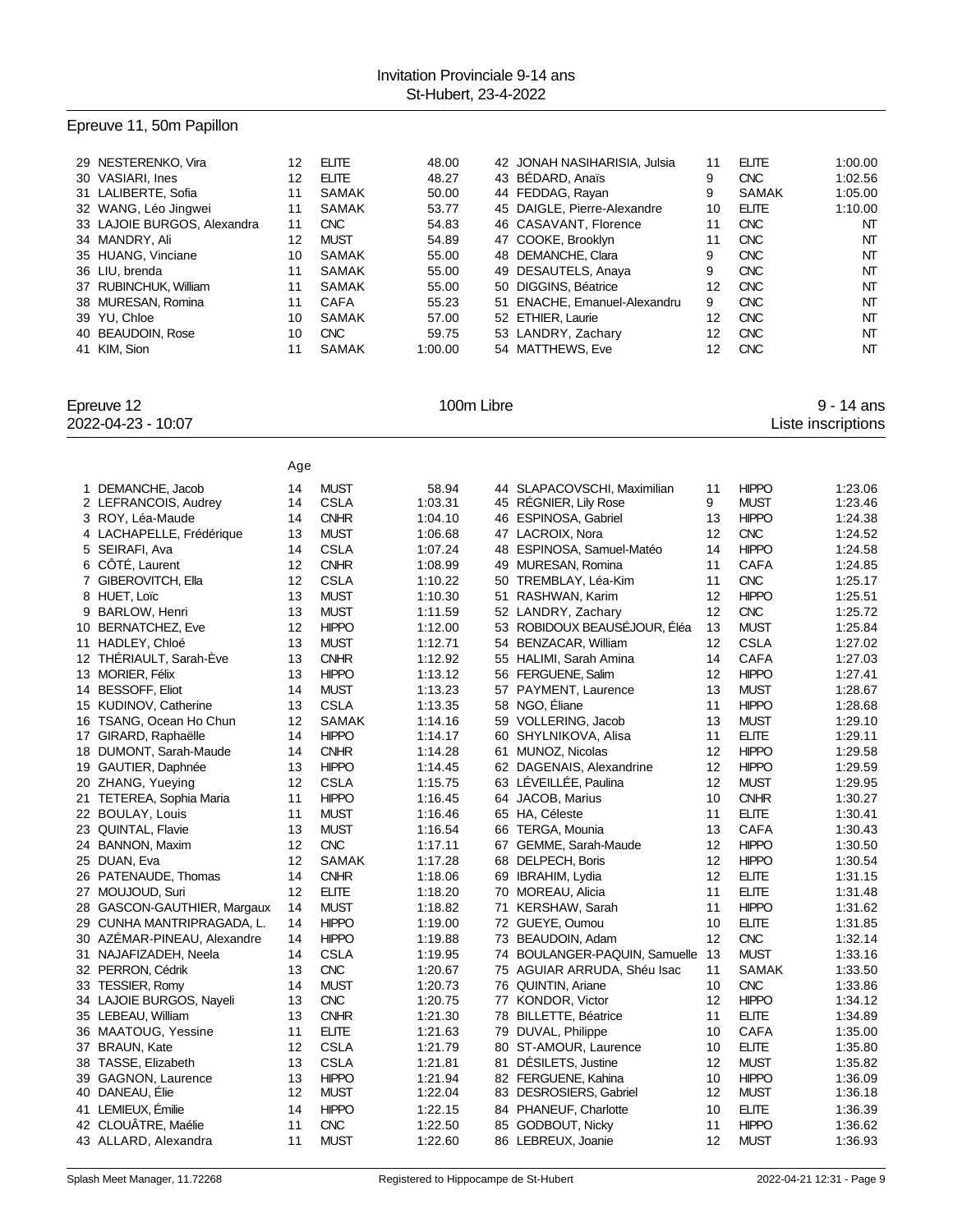## Epreuve 12, 100m Libre

|     | 87 CARON, Béatrice          | 11  | <b>ELITE</b> | 1:37.04     | 105 BÉDARD, Anaïs             | 9  | <b>CNC</b>   | 1:50.62            |
|-----|-----------------------------|-----|--------------|-------------|-------------------------------|----|--------------|--------------------|
|     | 88 GENTILE, Claudia         | 11  | <b>ELITE</b> | 1:37.09     | 106 BOUCHER, Marianne         | 9  | <b>CNHR</b>  | 1:52.85            |
|     | 89 KHAYAT, Juliana          | 12  | <b>CSLA</b>  | 1:37.32     | 107 BENOIT, Eleonore          | 10 | <b>ELITE</b> | 1:53.89            |
|     | 90 LAJOIE BURGOS, Alexandra | 11  | <b>CNC</b>   | 1:37.84     | 108 CHARBONNEAU, Emrick       | 11 | <b>CNC</b>   | 1:53.89            |
| 91  | <b>BEAUDOIN, Rose</b>       | 10  | <b>CNC</b>   | 1:38.60     | 109 HAN, Alicia Ming Xuan     | 10 | <b>SAMAK</b> | 1:55.00            |
|     | 92 THIBAULT, Joanie         | 12  | <b>MUST</b>  | 1:39.68     | 110 ZENG, Shirley             | 9  | <b>SAMAK</b> | 1:57.59            |
|     | 93 BALTHAZARD, Ollie        | 12  | <b>ELITE</b> | 1:40.00     | 111 KIM, Siyu                 | 11 | <b>SAMAK</b> | 1:59.02            |
|     | 94 TABOADA, Mathias         | 10  | <b>ELITE</b> | 1:42.92     | 112 SAINT-HILAIRE, Mélissa    | 11 | <b>HIPPO</b> | 2:02.71            |
|     | 95 ZAITSEV, Danil           | 10  | <b>SAMAK</b> | 1:44.17     | 113 AVRAMENKO, Julia          | 10 | SAMAK        | 2:07.77            |
|     | 96 ASNAASHARI, Tina         | 13  | <b>SAMAK</b> | 1:46.79     | 114 LEGAULT, Simon-Olivier    | 10 | <b>MUST</b>  | NT                 |
|     | 97 COROVINA, Elizaveta      | 10  | <b>CSLA</b>  | 1:47.25     | 115 CASAVANT, Florence        | 11 | <b>CNC</b>   | NT                 |
|     | 98 MASJEDI, Bobak           | 11  | <b>HIPPO</b> | 1:47.36     | 116 COOKE, Brooklyn           | 11 | <b>CNC</b>   | NT                 |
|     | 99 ROUSSEAU, Elie           | 11  | <b>ELITE</b> | 1:48.00     | 117 DEMANCHE, Clara           | 9  | <b>CNC</b>   | NT                 |
|     | 100 KALABANG DJILO, P.      | 12  | <b>SAMAK</b> | 1:48.03     | 118 DESAUTELS, Anaya          | 9  | <b>CNC</b>   | NT                 |
| 101 | SAN GREGORIO, Elizabeth     | 9   | <b>CSLA</b>  | 1:48.80     | 119 DIGGINS, Béatrice         | 12 | <b>CNC</b>   | NT                 |
|     | 102 HAMEL, Isabella         | 10  | <b>SAMAK</b> | 1:48.95     | 120 ENACHE, Emanuel-Alexandru | 9  | <b>CNC</b>   | NT                 |
|     | 103 LAKHDARI, Ilda          | 11  | <b>ELITE</b> | 1:49.42     | 121 ETHIER, Laurie            | 12 | <b>CNC</b>   | NT                 |
|     | 104 MARCHAND, Gabrielle     | 10  | <b>SAMAK</b> | 1:50.00     | 122 MATTHEWS, Eve             | 12 | <b>CNC</b>   | NT                 |
|     |                             |     |              |             |                               |    |              |                    |
|     | Epreuve 13                  |     |              | 200m Brasse |                               |    |              | $9 - 14$ ans       |
|     | 2022-04-23 - 10:54          |     |              |             |                               |    |              | Liste inscriptions |
|     |                             |     |              |             |                               |    |              |                    |
|     |                             |     |              |             |                               |    |              |                    |
|     |                             | Age |              |             |                               |    |              |                    |
|     | 1 TERRAULT, Juliette        | 14  | <b>MUST</b>  | 2:57.56     | 20 AISSA, Anas                | 10 | <b>SAMAK</b> | 3:55.00            |
|     | 2 MOTTA, Nicole             | 14  | <b>CSLA</b>  | 3:00.43     | 21 LIU BOULET, Jordan         | 13 | <b>SAMAK</b> | 3:56.00            |
|     | 3 GINGRAS, Flavie           | 12  | <b>HIPPO</b> | 3:06.50     | 22 ESPINOSA, Gabriel          | 13 | <b>HIPPO</b> | 3:59.00            |
|     | 4 PELLETIER, Maxime         | 13  | <b>MUST</b>  | 3:11.04     | 23 FORTIN, Sabrina            | 11 | <b>SAMAK</b> | 3:59.00            |
|     | 5 SAMSON, Bérénice          | 14  | <b>CNHR</b>  | 3:12.46     | 24 DUVAL, Philippe            | 10 | <b>CAFA</b>  | 4:00.00            |
|     | 6 GUILLETTE, Tristan        | 13  | <b>MUST</b>  | 3:15.46     | 25 BEN SAID, Lina             | 11 | <b>ELITE</b> | 4:00.00            |
|     | 7 HUANG, Vincent            | 14  | <b>SAMAK</b> | 3:18.09     | 26 KHAYATI, Ali               | 9  | <b>ELITE</b> | 4:00.00            |
|     | 8 LAFRENIERE-VU, Ly Lan     | 13  | <b>SAMAK</b> | 3:25.85     | 27 LEVEILLE, Flavie           | 11 | <b>ELITE</b> | 4:00.00            |
|     | 9 ROJAS, Jose Daniel        | 13  | <b>SAMAK</b> | 3:30.00     | 28 MOUJOUD, Lina              | 11 | <b>ELITE</b> | 4:00.00            |
|     | 10 CHIASSON, Liam           | 13  | <b>MUST</b>  | 3:34.29     | 29 NESTERENKO, Vira           | 12 | <b>ELITE</b> | 4:00.00            |
|     | 11 TSANG, Ocean Ho Chun     | 12  | <b>SAMAK</b> | 3:35.47     | 30 FRIGON, Ludovic            | 12 | <b>SAMAK</b> | 4:05.00            |
|     | 12 DING, William            | 12  | <b>SAMAK</b> | 3:40.00     | 31 LALIBERTE, Sofia           | 11 | <b>SAMAK</b> | 4:05.00            |
|     | 13 CONVIE, Lucy             | 11  | <b>CSLA</b>  | 3:45.00     | 32 DELPECH, Boris             | 12 | <b>HIPPO</b> | 4:10.00            |
|     | 14 DERAKHSHANNIA, Arad      | 12  | <b>SAMAK</b> | 3:45.00     | 33 RAMDANI, Sara              | 12 | <b>SAMAK</b> | 4:10.00            |
|     | 15 FORCIER, William         | 11  | <b>SAMAK</b> | 3:46.09     | 34 ZHANG, Austin              | 12 | <b>SAMAK</b> | 4:10.00            |
|     | 16 MARCHAND, Florence       | 11  | <b>SAMAK</b> | 3:48.51     | 35 MOREAU, Alicia             | 11 | <b>ELITE</b> | 4:10.00            |
|     | 17 TSANG, Chloe Oi Yan      | 10  | <b>SAMAK</b> | 3:50.00     | 36 PHANEUF, Charlotte         | 10 | <b>ELITE</b> | 4:15.00            |
|     | 18 TANNY, Leora             | 10  | <b>CSLA</b>  | 3:52.00     | 37 ROUSSEAU, Élie             | 11 | <b>ELITE</b> | 4:15.00            |
|     | 19 LONGCHAMPS, Kaïna Wu     | 10  | <b>SAMAK</b> | 3:52.00     | 38 LABRIE, Philippe           | 9  | <b>ELITE</b> | 4:20.00            |
|     |                             |     |              |             |                               |    |              |                    |

Epreuve 14 **100m Dos** 9 - 14 ans 2022-04-23 - 11:27 Liste inscriptions

|                          | Age |              |         |                          |    |              |         |
|--------------------------|-----|--------------|---------|--------------------------|----|--------------|---------|
| 1 OLIGNY, Émile          | 13  | <b>MUST</b>  | 1:10.06 | 12 HUET, Loïc            | 13 | <b>MUST</b>  | 1:23.94 |
| 2 GUILLETTE, Benjamin    | 13  | <b>MUST</b>  | 1:12.02 | 13 GIRARD, Raphaëlle     | 14 | <b>HIPPO</b> | 1:24.76 |
| 3 ROY, Léa-Maude         | 14  | <b>CNHR</b>  | 1:12.19 | 14 BOULAY, Noah          | 14 | <b>MUST</b>  | 1:25.96 |
| 4 MONETTE, Mathilde      | 12  | CAFA         | 1:16.39 | 15 WENER, Jadyn          | 12 | <b>CSLA</b>  | 1:31.30 |
| 5 LACHAPELLE, Frédérique | 13  | <b>MUST</b>  | 1:17.76 | 16 MCKENZIE, Liliane     | 11 | <b>HIPPO</b> | 1:31.42 |
| 6 ZHANG, Yueying         | 12  | <b>CSLA</b>  | 1:18.10 | 17 TETEREA, Sophia Maria | 11 | <b>HIPPO</b> | 1:32.07 |
| 7 GIBEROVITCH, Ella      | 12  | CSLA         | 1:20.99 | 18 SIMARD, Améliane      | 14 | <b>MUST</b>  | 1:32.28 |
| 8 BERNATCHEZ, Eve        | 12  | <b>HIPPO</b> | 1:21.84 | 19 THIFAULT, Charles     | 11 | FI ITF       | 1:33.27 |
| 9 GORAND, Yasmine        | 12  | FI ITF       | 1:22.22 | 20 SELADJI, Marwane      | 13 | <b>ELITE</b> | 1:34.42 |
| 10 LACROIX. Nora         | 12  | <b>CNC</b>   | 1:22.40 | 21 GAGNON, Laurence      | 13 | <b>HIPPO</b> | 1:35.00 |
| 11 TASSE, Elizabeth      | 13  | <b>CSLA</b>  | 1:23.41 | 22 RASHWAN, Karim        | 12 | <b>HIPPO</b> | 1:35.52 |